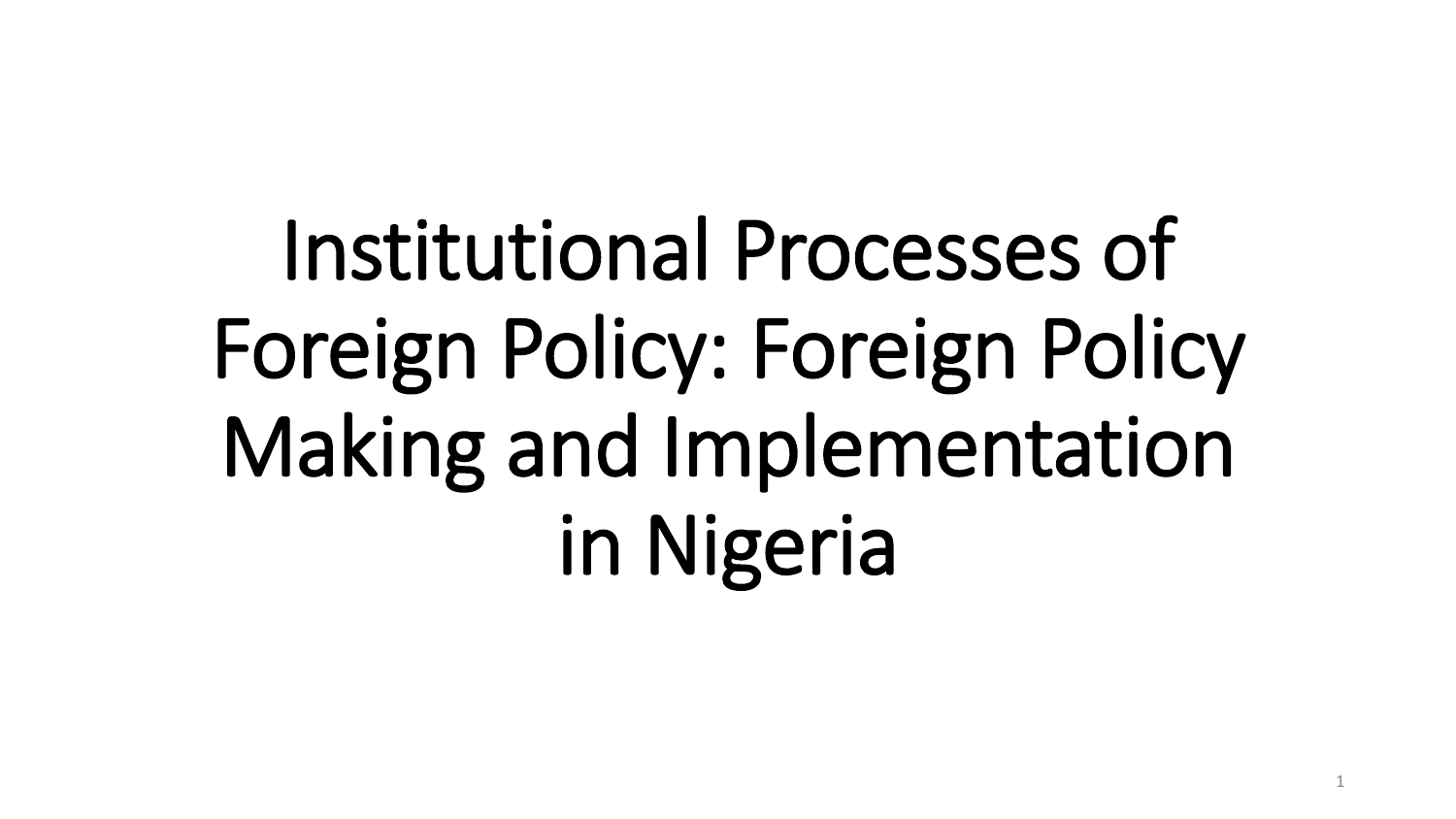- •It is generally recognized throughout the world that the making of foreign policy is part of the political processes of decision making.
- •Whatever the level of development or ideological orientation of any state, its foreign policy emerges from political processes that involve several factors.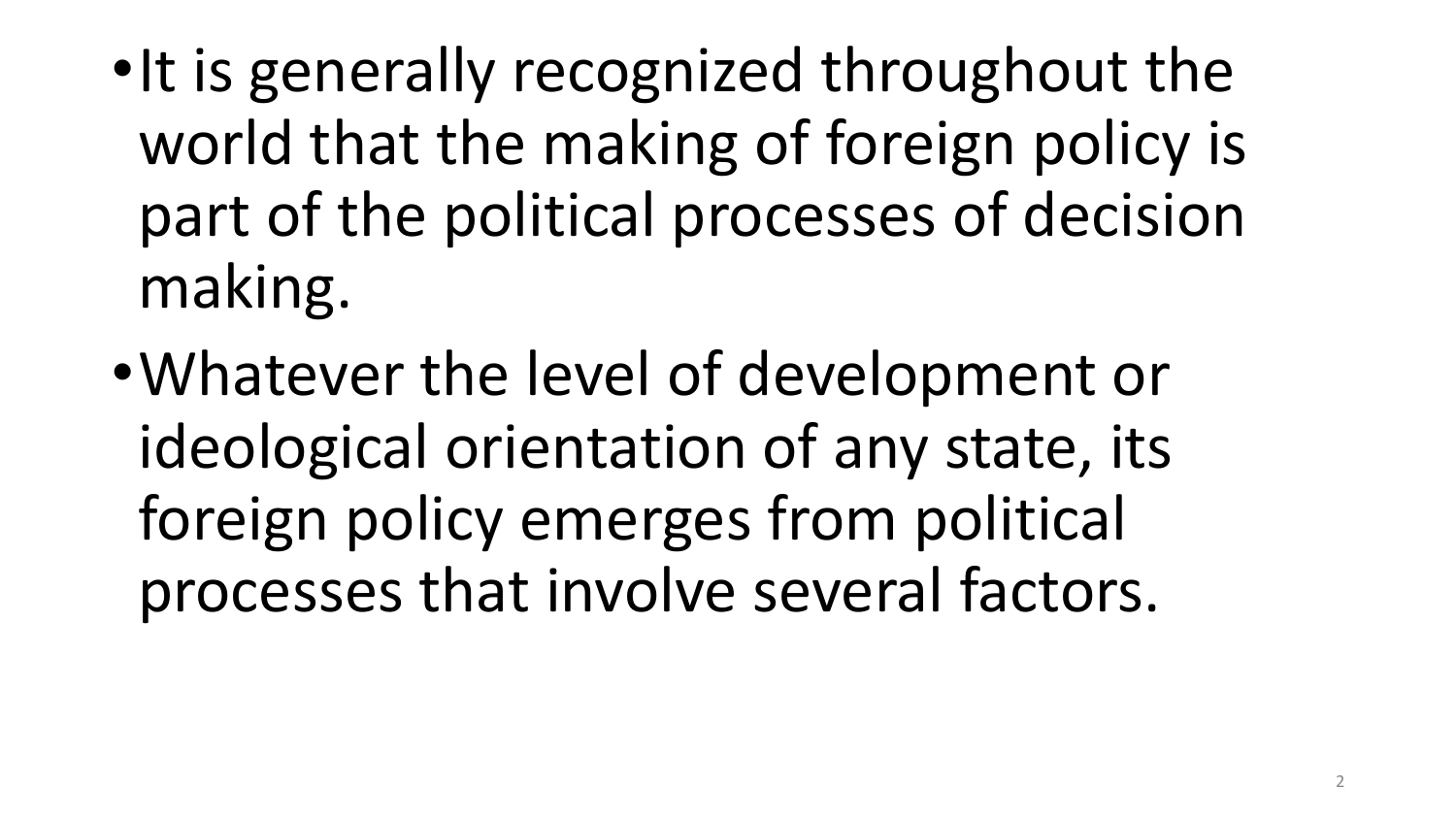•Some of the factors include:

- •The personalities of political leaders who are involved in the foreign policy milieu;
- •The nature of the foreign policy decision making system;
- •Public opinion/pressure groups
- •The nature of the political system;
- •The nature of national attributes; and,
- •The nature of the international system.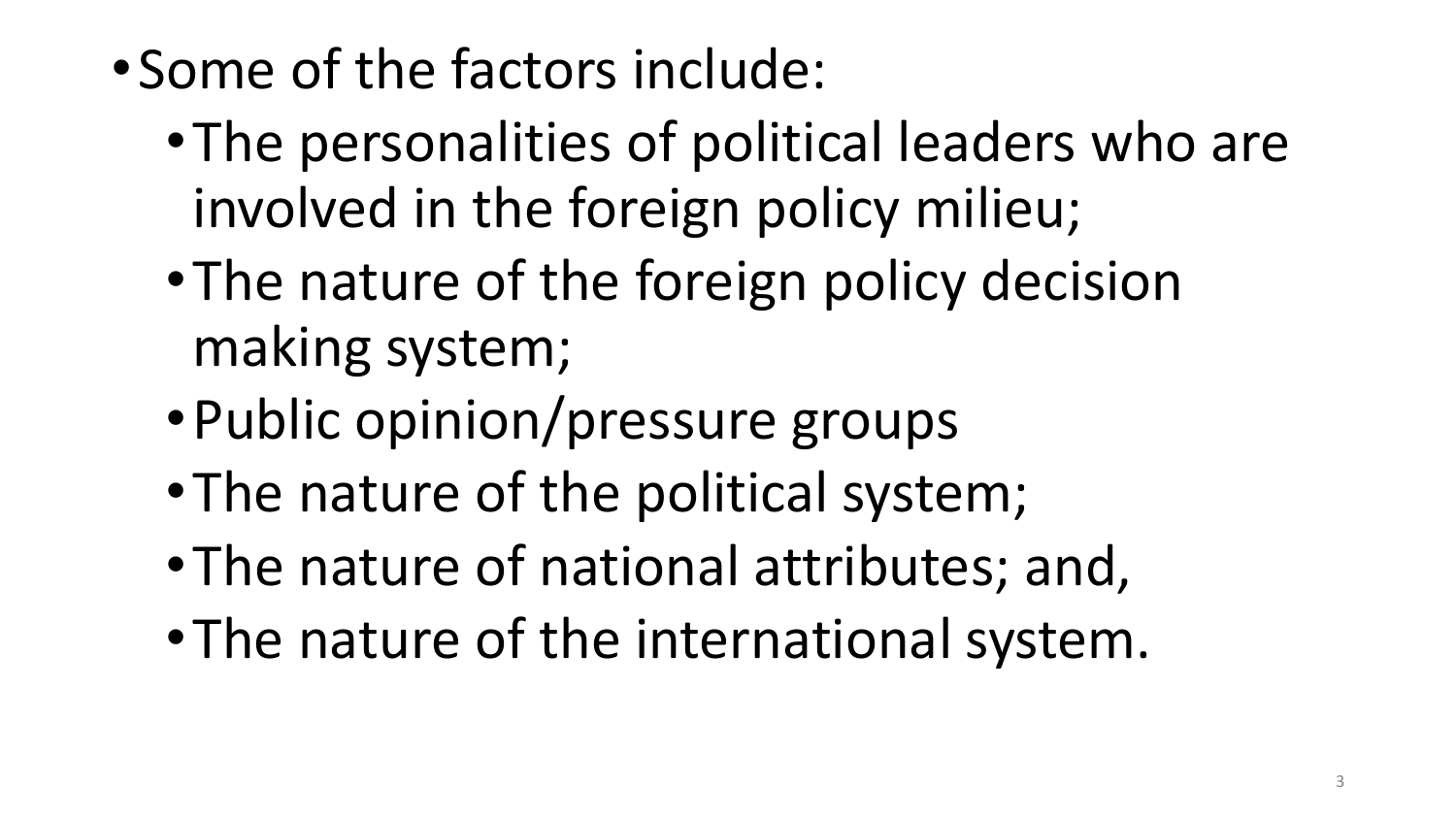- *i) The personalities of political leaders who are involved in the foreign policy milieu*
- This will include the images, values, beliefs and personality or political needs of those responsible for establishing goals, and actions for the state.
- Often, statesmen act and react according to their perception (or misperception) of their political environment; and as far as foreign policy makers are concerned, it is not the state of the environment that really counts, but *what* policy-makers believe the state to be.
- According to Holsti (1967); "image means an individual perceptions of an object, fact or condition, his evaluation of that object, fact or condition in terms of badness or goodness, friendliness or hostility, or value, and the meaning ascribed to, or deduced from, that object, fact or condition".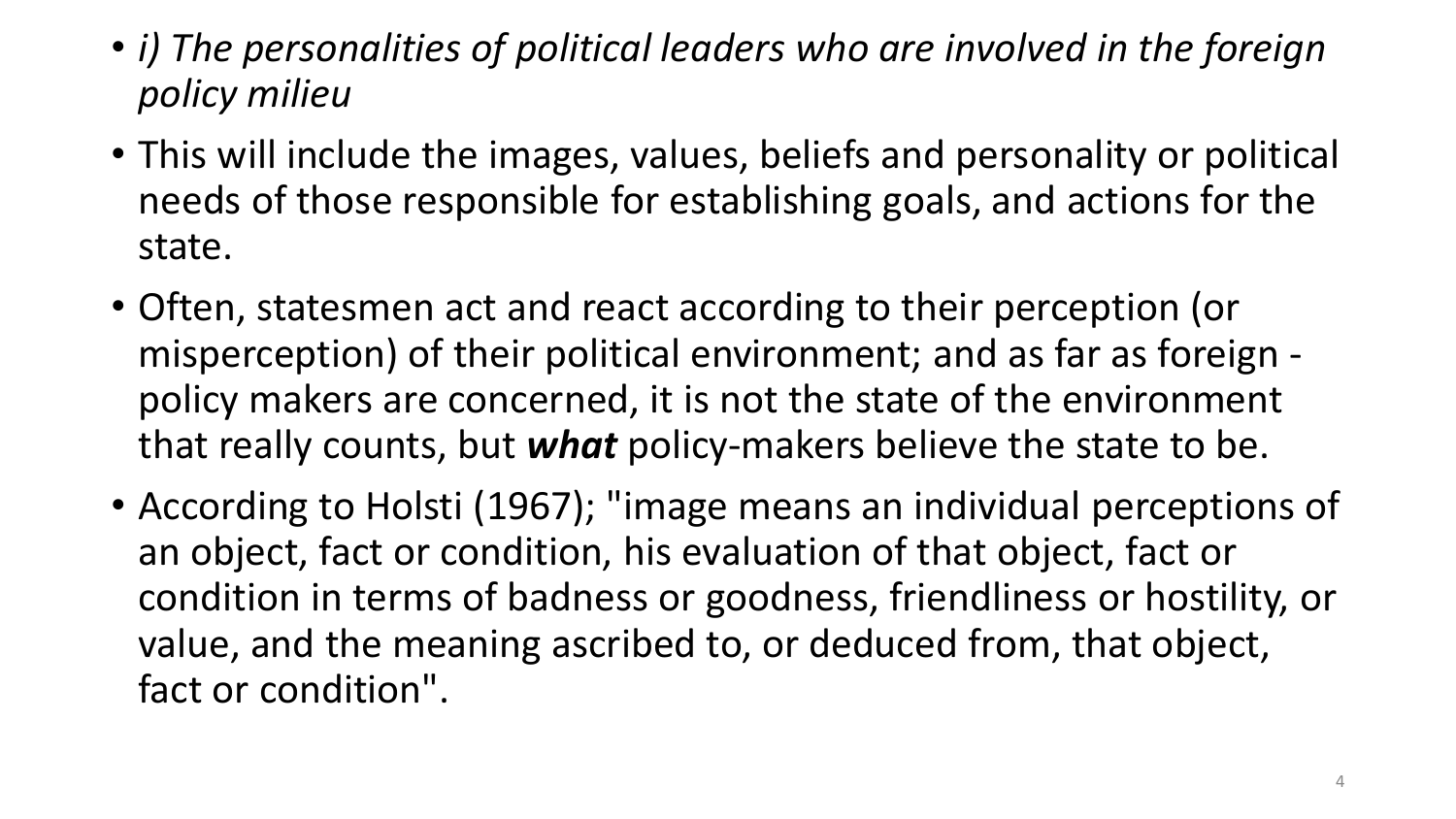- Because even the most articulate expert in foreign policy making may not be aware of all the relevant factors in a situation, his image (of the situation) would be almost always different from reality.
- The discrepancy that exists between image and reality is due in part to physical impediment to the flow 'of information, arising from time, faulty communication, censorship, lack of competent advisors and intelligence source.
- It can also be as a result of distortion of reality caused by attitudes, beliefs and so forth. There have been instances where policy - makers twisted and disregard information that contradicted their preferences and values thereby allowing their psychological environment to color the definition of the situation and physical environment.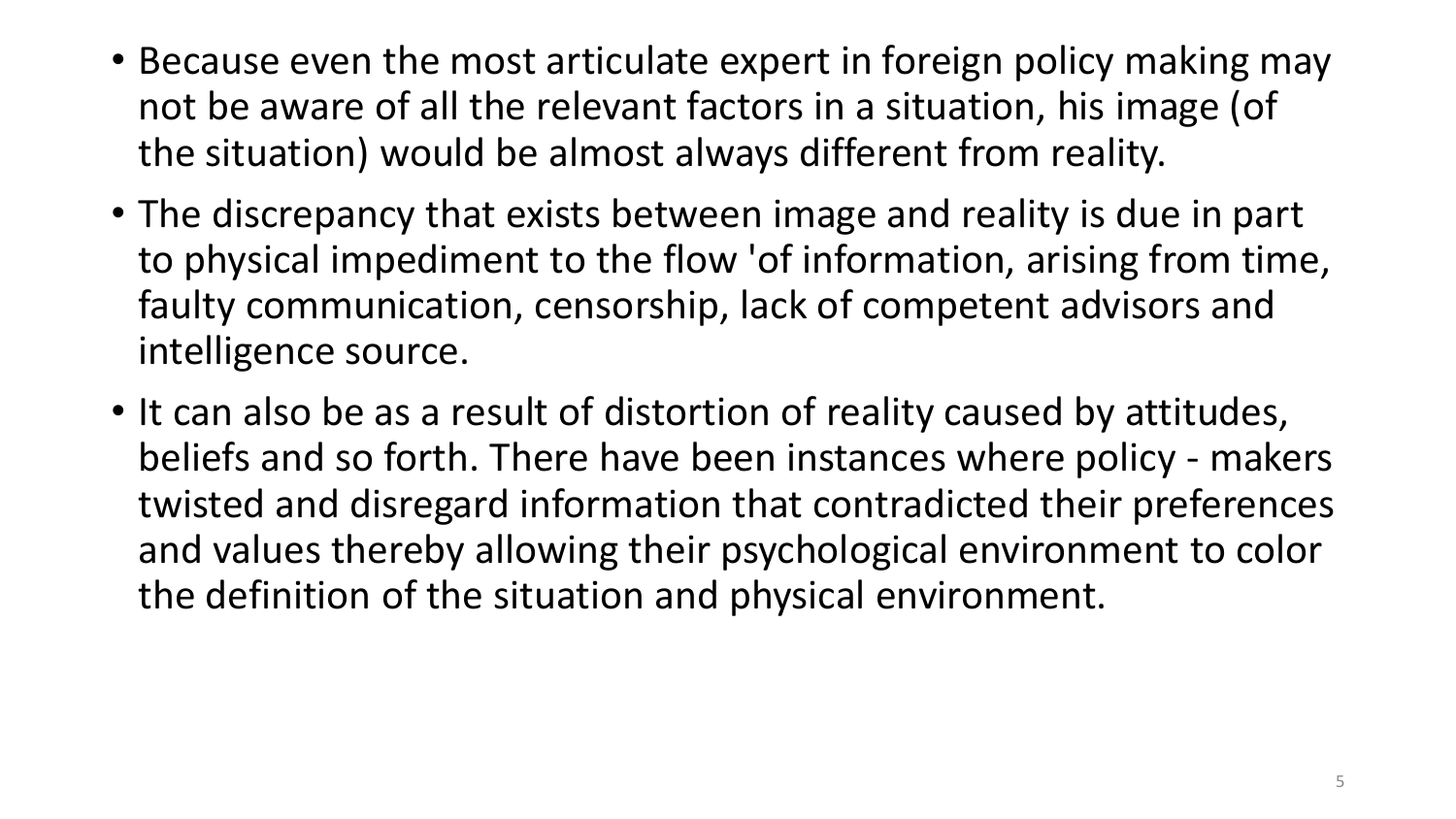- *ii) The nature of the foreign policy decision making system*;
- Organizational Structures Highly structured and developed bureaucracies do play a role in the process of foreign policy formulation.
- Traditionally, information cone from and must have already been debated by officials of the relevant agencies that reflect all shades of views.
- In other words, factors that define a situation are usually complex and diverse because the involves a myriad of rival and competing institutions and interests.
- Example of such government agencies include: the Ministry of Foreign Affairs, the Nigeria Institute of International Affairs (NIIA), the National Advisory Committee on Foreign Affairs or Policy (NACFP).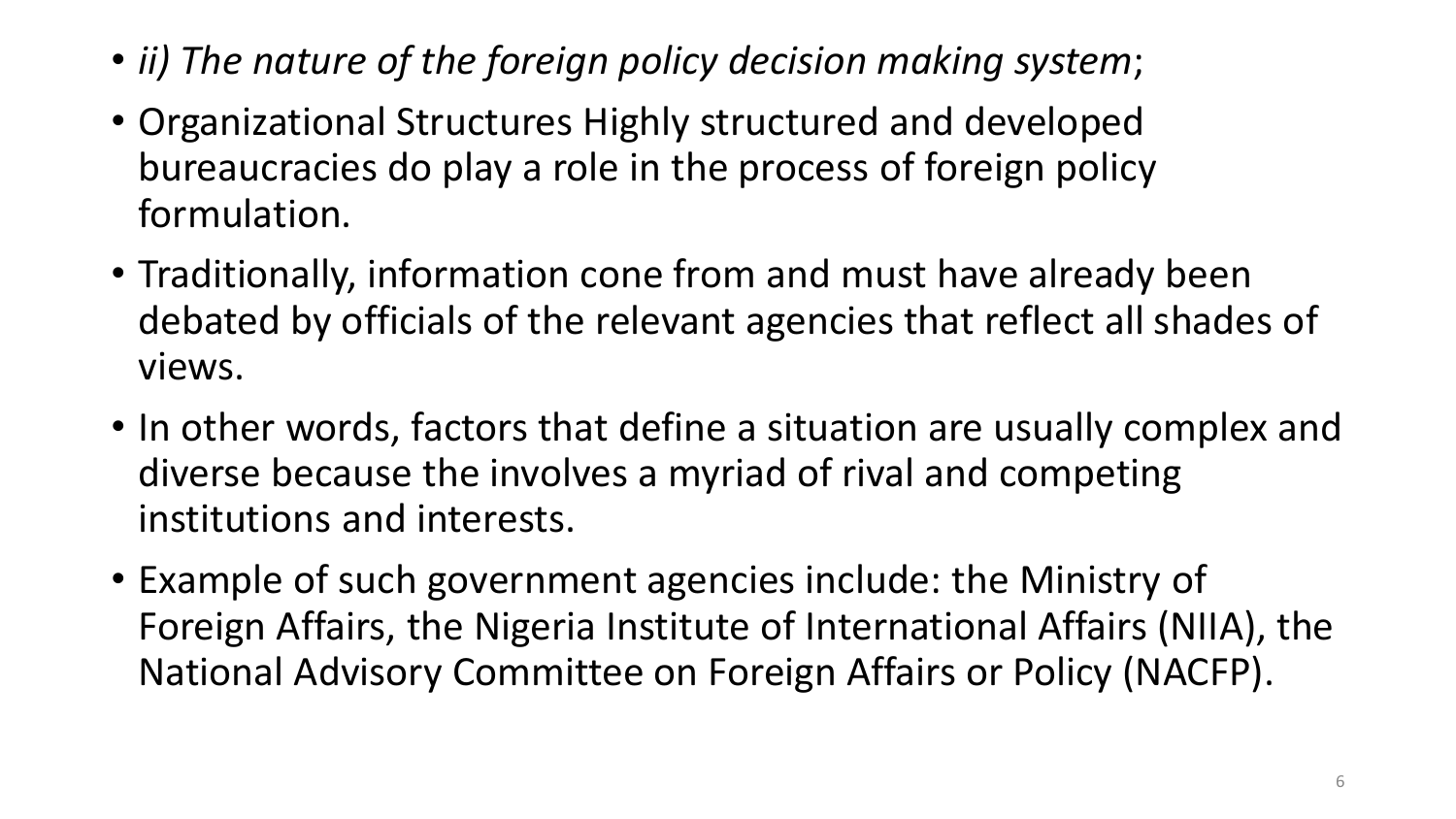- *iii) Public opinion/pressure groups*
- In a political system where fundamental human rights and freedom of expression from part of the national life, the role of public opinion in the process of formulation of foreign policy is formidable.
- There have been instances where public opinion has influenced foreign policy-making.
- In Nigeria, the Tafawa Balewa government abrogated, in 1962, the Anglo-Nigeria Defense pact entered into in 1958,as a result of the anti-pact demonstration led by the university students at Ibadan.
- But, it is important to say that the rate at which domestic pressure group influence decision-making is highly dependent on the type of government, such as democratic or authoritarian, informed public opinion about the external environment, and political institutions that enjoy popular political support.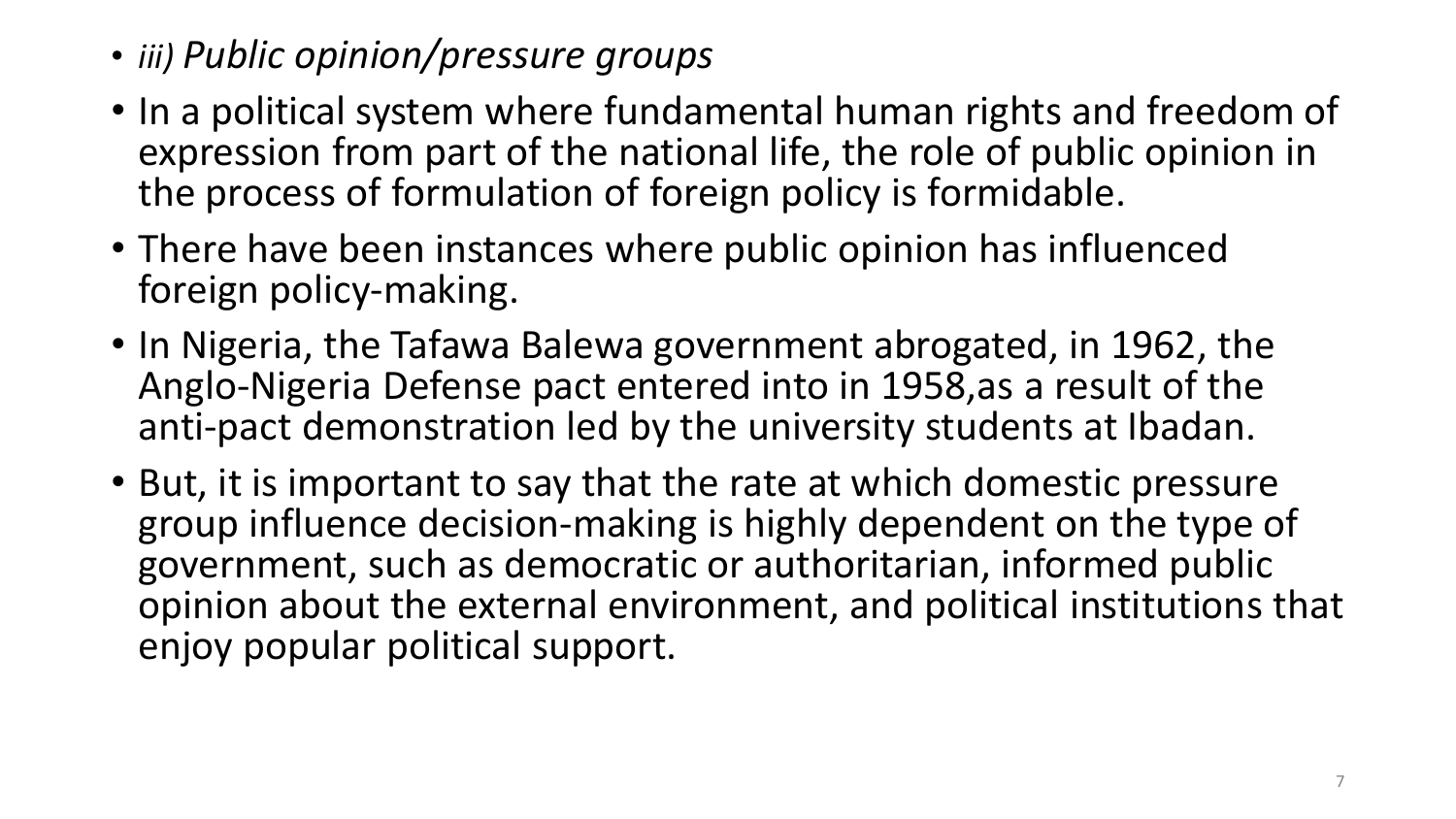- *iv) The nature of the political system/Prevailing Domestic Needs*  Foreign policy formulation focuses on general social needs and specific interest of domestic groups, political parties and economic organizations because demands and expectations are placed upon the government (state) in its interaction with others.
- Examples are when a government negotiates a tariff agreement (bilateral or multilateral) to protect its domestic industries, or intervene diplomatically or militarily in another country to protect the lives and properties of its own citizens.
- Another is when country A establishes trade links with country B to create an avenue for a steady supply of a natural resource (from country B) population can influence the process of formulating the foreign policy.;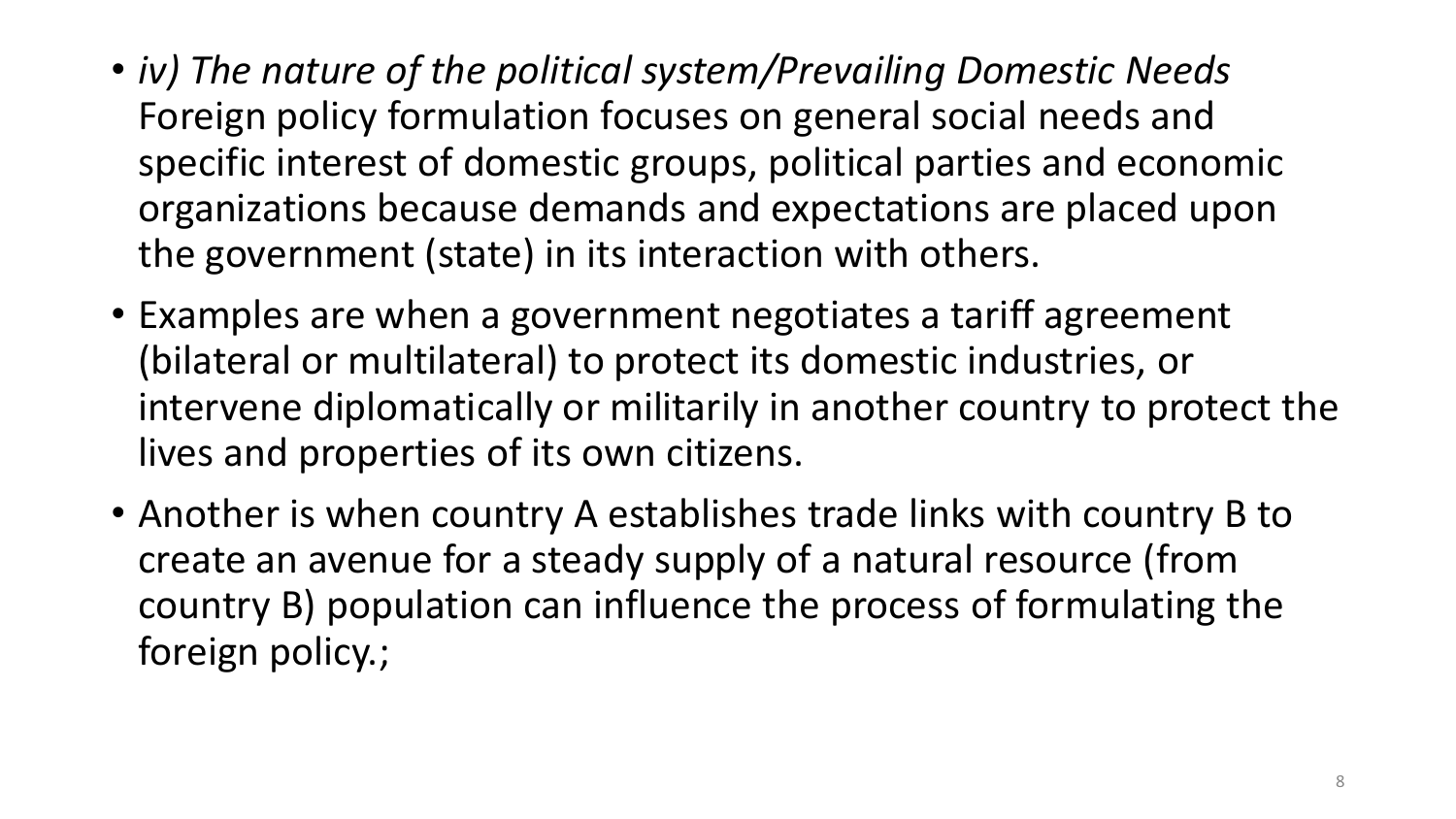- *v) The nature of national attributes/Capabilities*
- The ability of a nation-state to significantly achieve its foreign policy objectives is dependent on its attributes and capabilities.
- Most significant capabilities available include: diplomatic personnel and quality of diplomacy, military capability, technology communication, level of industrialization and so forth.
- Such attributes as country's size, population, distribution of natural resources, climate and topography (geopolitics) do influence socio-Political and economic development, including access to other areas of the world.
- Also these have military and defense policy implications. The nature of the topography can be particularly attractive for military adventure or outright invasion by predator states. It can also suggest the best line of defense.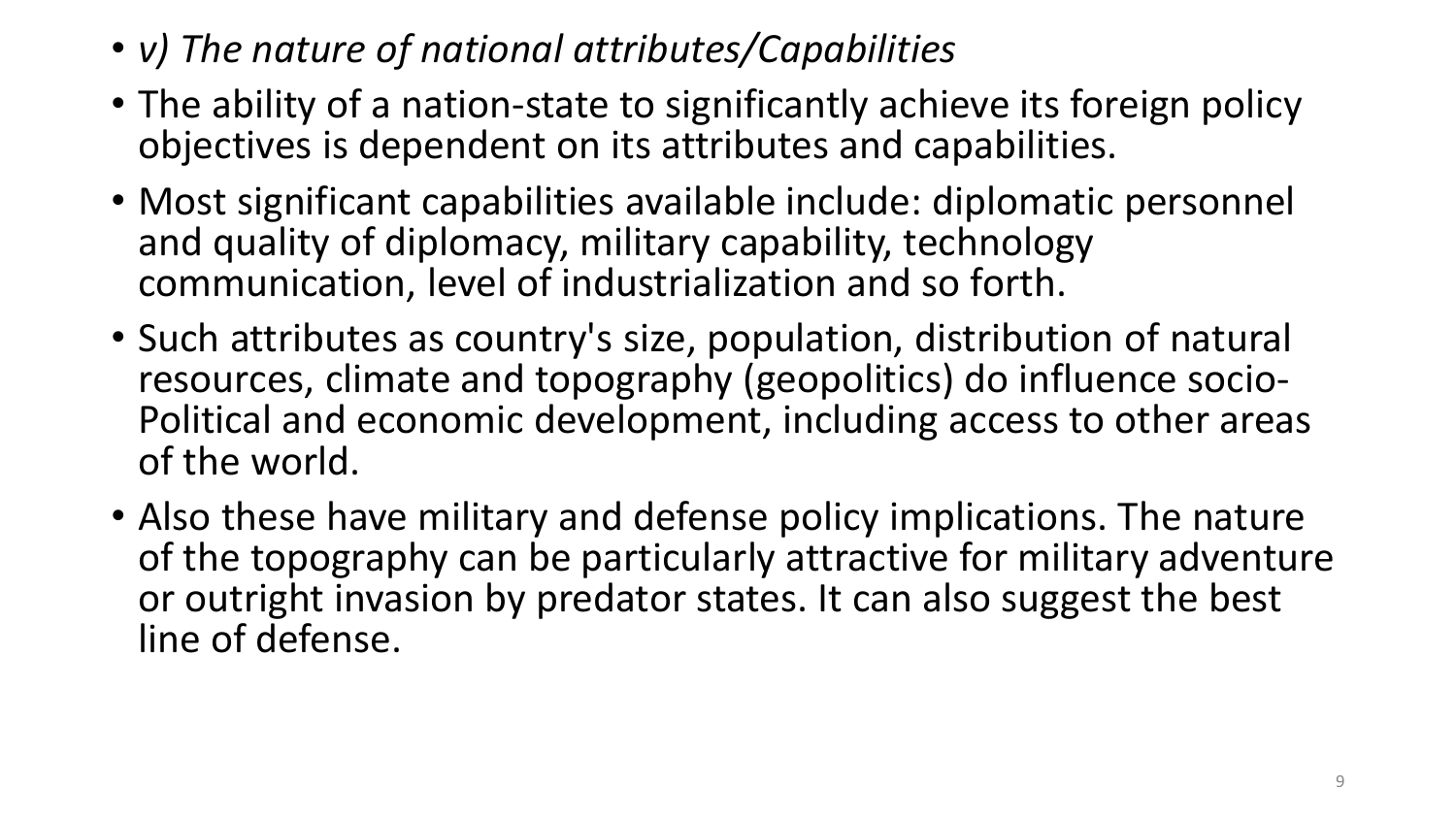- Economic characteristics and distribution of natural resources determine a nation's autarchy or dependence in wartime as well as during peace.
- Climate imposes restrictions on the types of warfare that can be conducted in a particular area or kind of agricultural practices to be promoted.
- A country with a relatively larger quality population can more easily mobilize and can more confidently project its foreign policy across the international system with higher expectation of a fairer degree of success.
- On the other hand, a country whose population is uneducated in modern skills may not easily mobilize to achieve national security and survival goals in a reasonable time frame.
- Such as state can only be said to possess potential capability.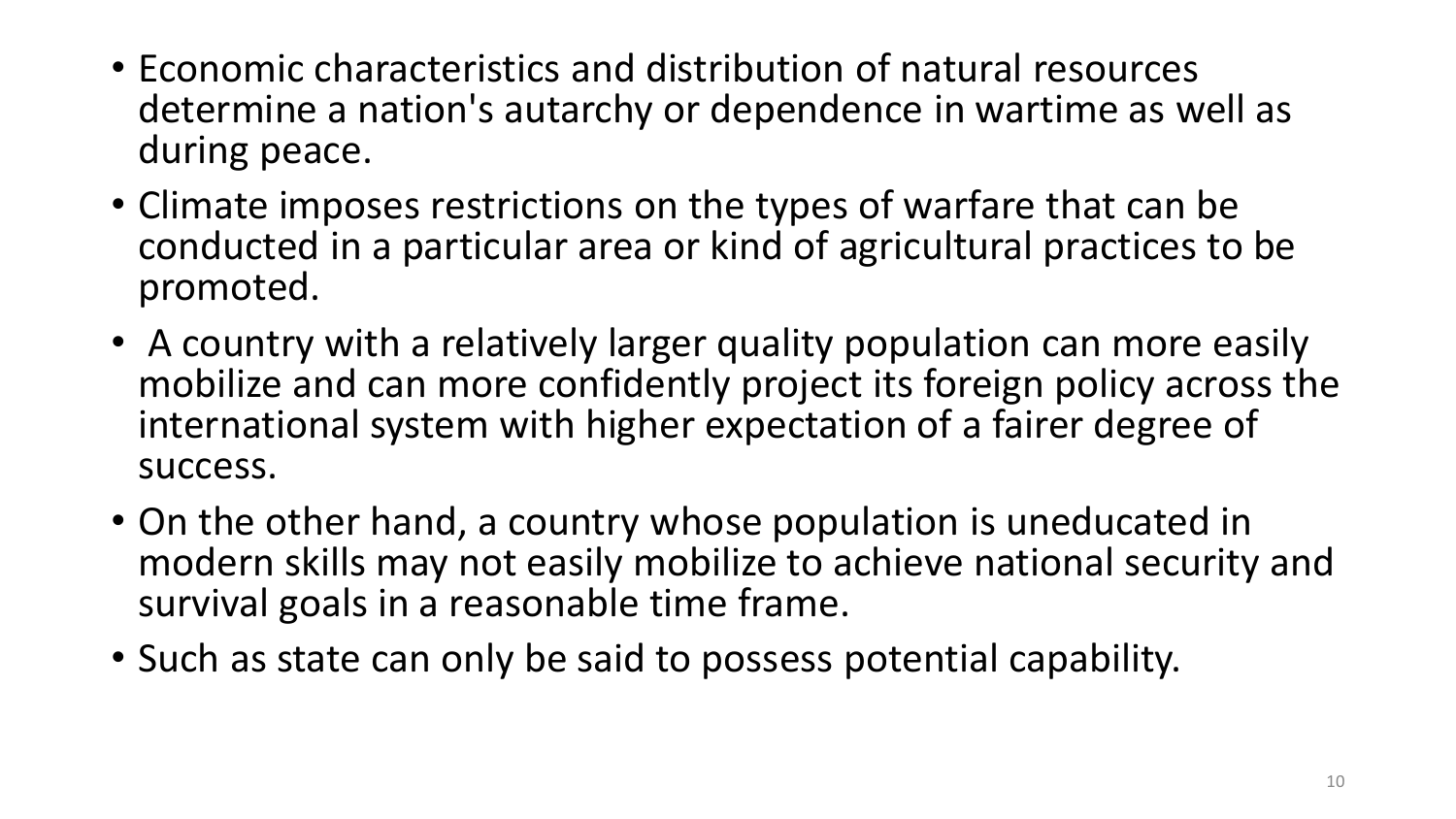- *vi) The nature of the international system*
- Policy-makers of different nations perceive major structural changes in the international political system in almost the same way, and through a series of gathered information tend to modify their states' foreign policies to fit that structure.
- For instance in a "polar" structure, policy-makers of some newly independent countries have calculated that heir security can best be achieved by alliance with one military bloc leader or other, without an option of neutrality.
- Thus they are compelled by conditions in the international political system to either be on the side of US or USSR to safeguard their national security interest in order to survive as nations.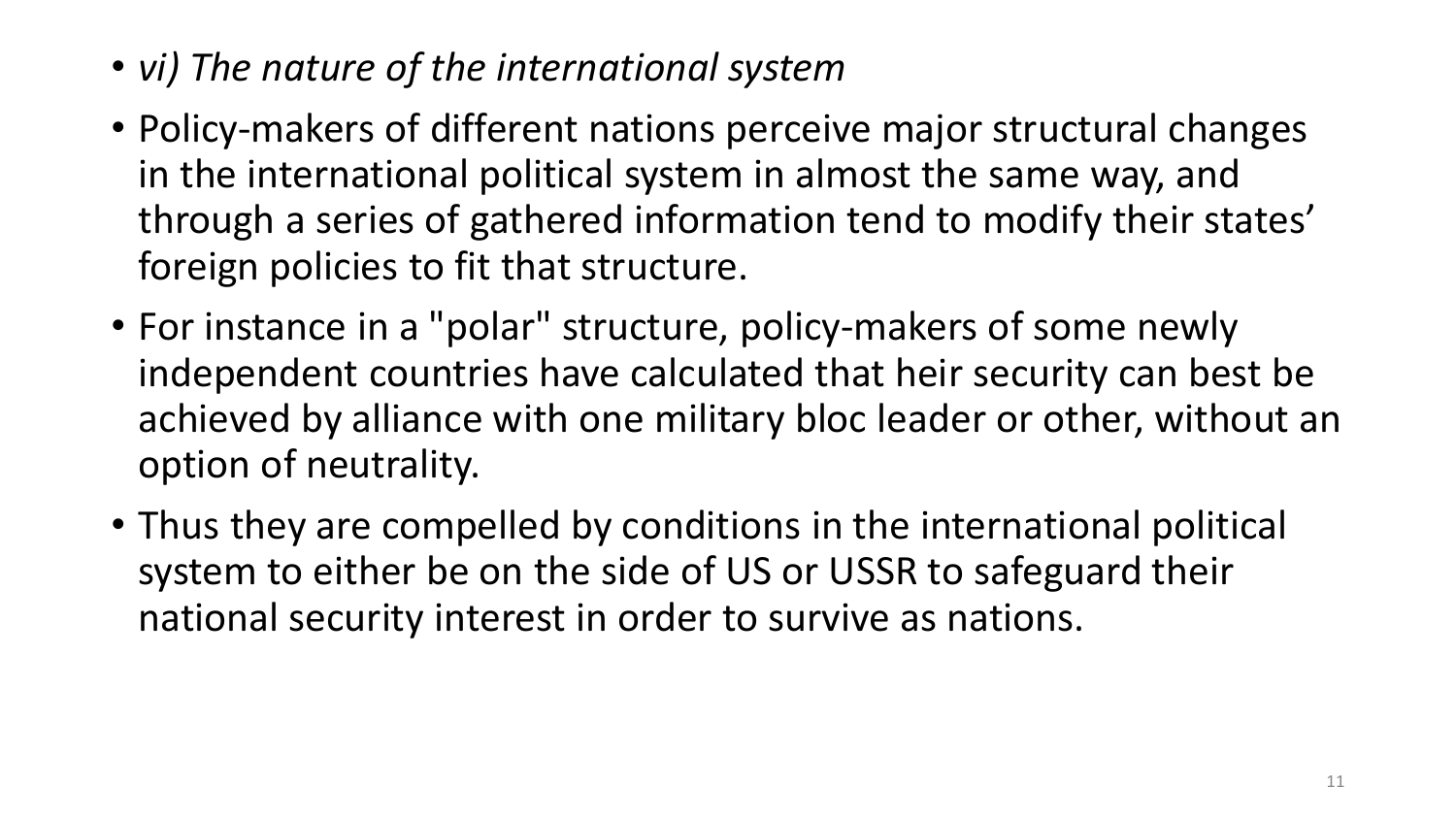- Margaret G. Hermann, Charles F. Hermann and Joe D. Hagan in "How Decision Units shape Foreign Policy Behaviour"(1987:309) have observed that
- **"although we recognize that numerous domestic and international factors can and do influence foreign policy behaviour, these influences must be channelled through the political apparatus of a government which identifies, decides and implements foreign policy"**
- This political apparatus of a government is the foreign policy decision making system.
- Thus, the foreign policy decision making systems of a state yield understanding about its foreign policy dynamics.
- Charles Hermann in "Decision Structure and Process Influences on Foreign Policy" (1978) has postulated that the nature of the decision structures affects the nature of the decision process, which in turn affects foreign policy conclusions.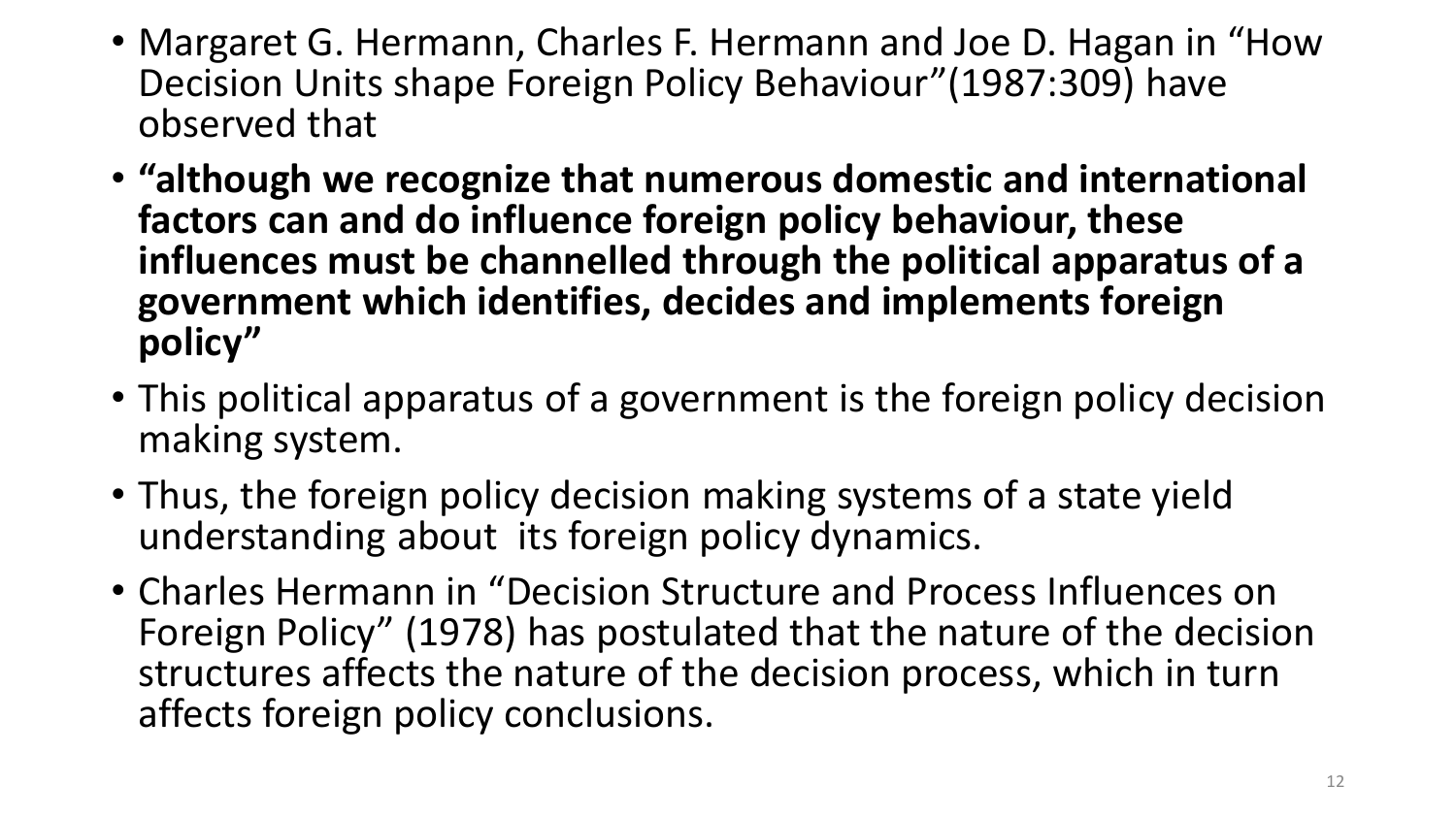- The *decision structures* can comprise:
- A predominant leader with a small subordinate and pliable staff;
- An authoritative leader with individuals who have some autonomy and independence;
- An authoritative leader with individuals who represent the views of some bureaus or groups;
- A small or large group of individuals who can act on their own;
- A small or large group of individuals who represents the views of some outside entities to which the belong.
- Please note that these different decision structures result in different decision processes in terms of independence of decisions and speed to reach decisions.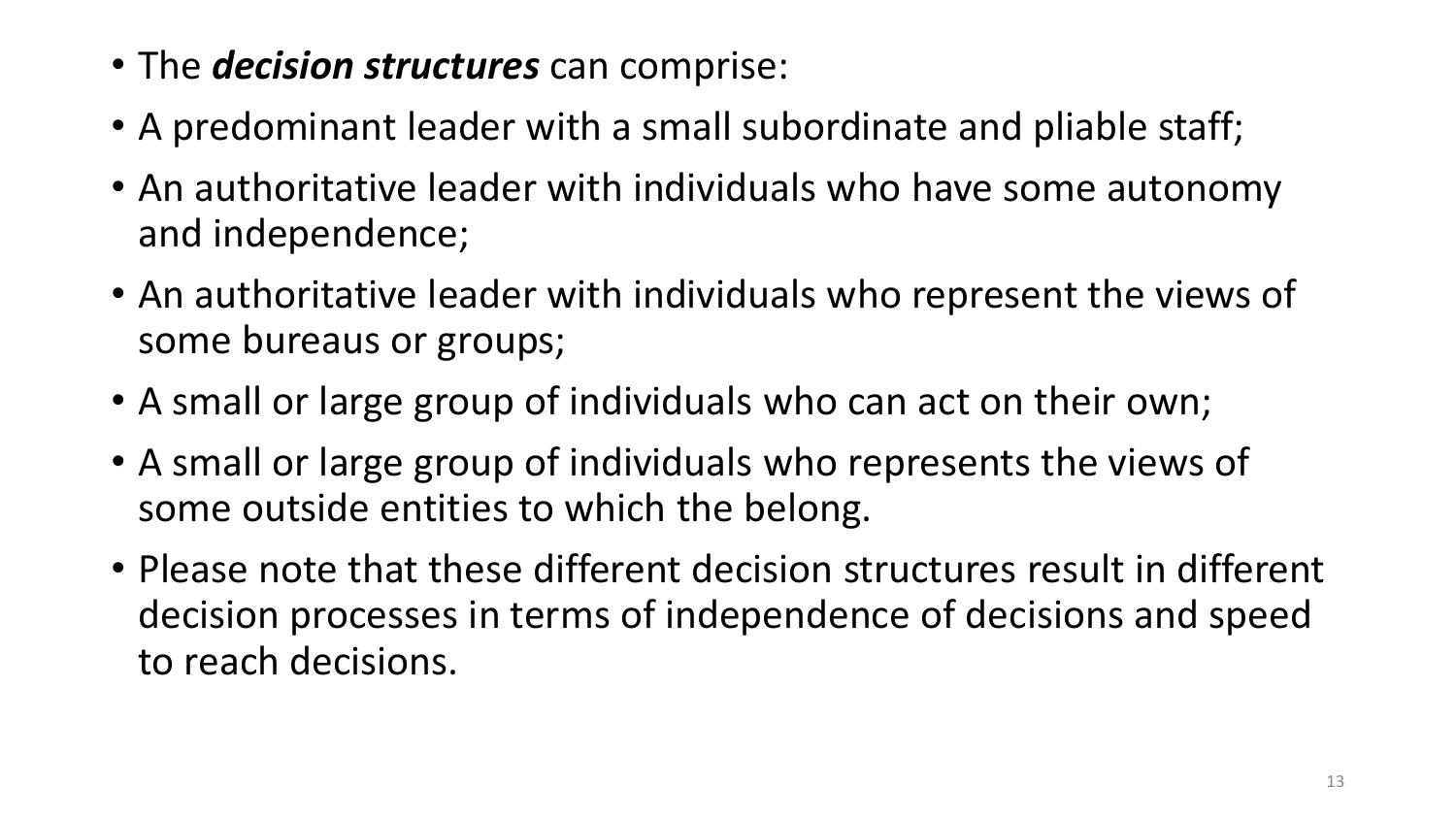- Many theorists have provided conceptual models of decision making . Example: Graham Allison's study contained in his book, *Essence of Decision: Explaining the Cuban Missile Crisis* (1971) identifies rational actor model, organization process model and bureaucratic politics model.
- The rational actor model sees the decision making process as being based on goals being prioritized, and actions being taken, based on rational, logical and unified dynamics.
- The organization process model is seen as a decision making process that follows the standard operating procedures of organizations.
- The bureaucratic politics model describes the decision making process that involves several bureaucracies representing their separate interests. These bureaucracies compete and then bargain among themselves, giving rise to a compromised decision output.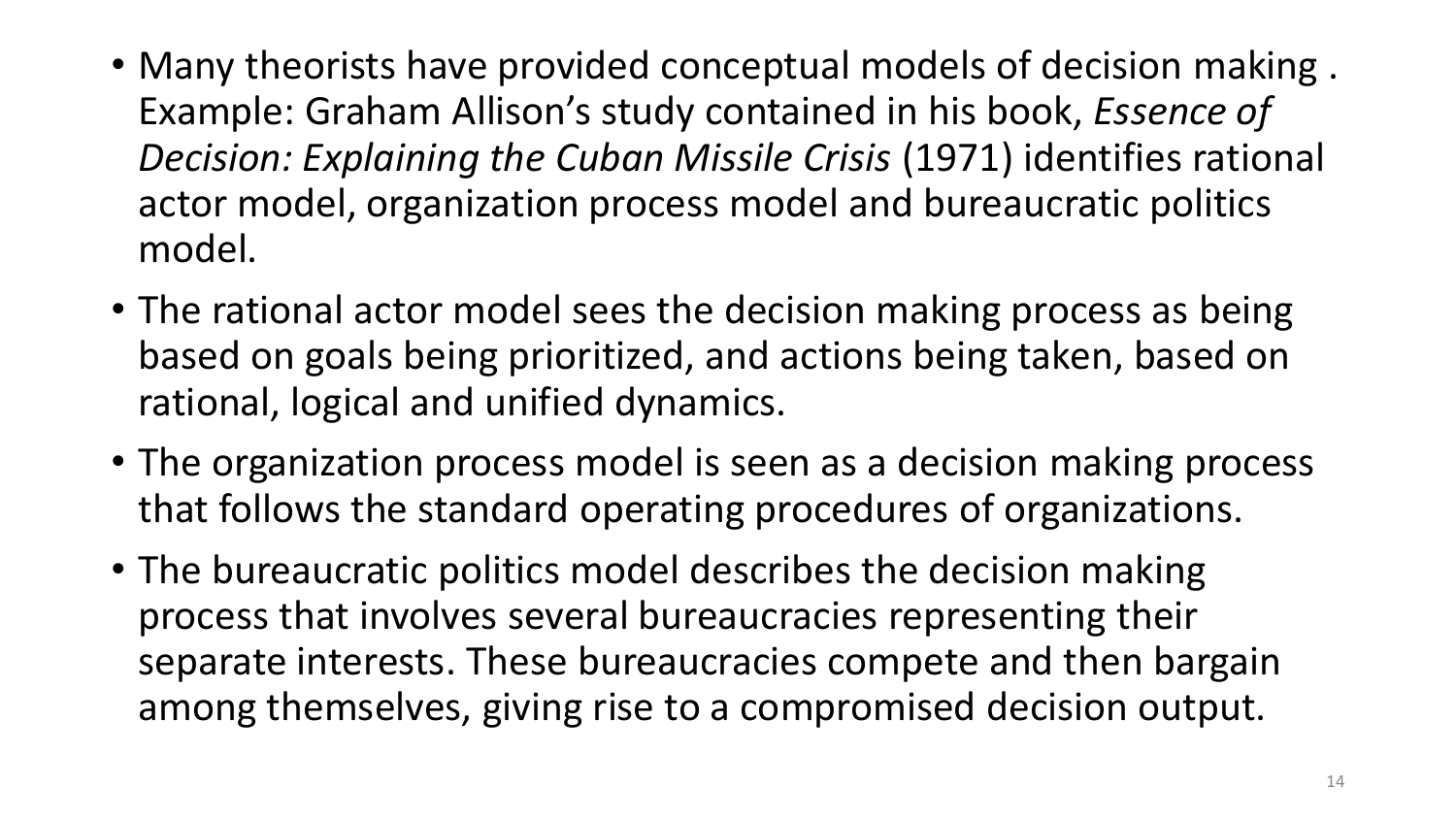- The foreign policy decision making system can also be viewed as consisting of stages.
- These are:
- The information collection and interpretation stage;
- Options formation stage;
- Choice stage;
- Implementation stage.
- The decision structures vary in different countries. Also, in a particular country, the decision structure also changes in relation to issues and time.
- Thus, foreign policy decision structures may be prime ministers, presidents, politburos, juntas, cabinets, interagency groups, coalitions and parliaments.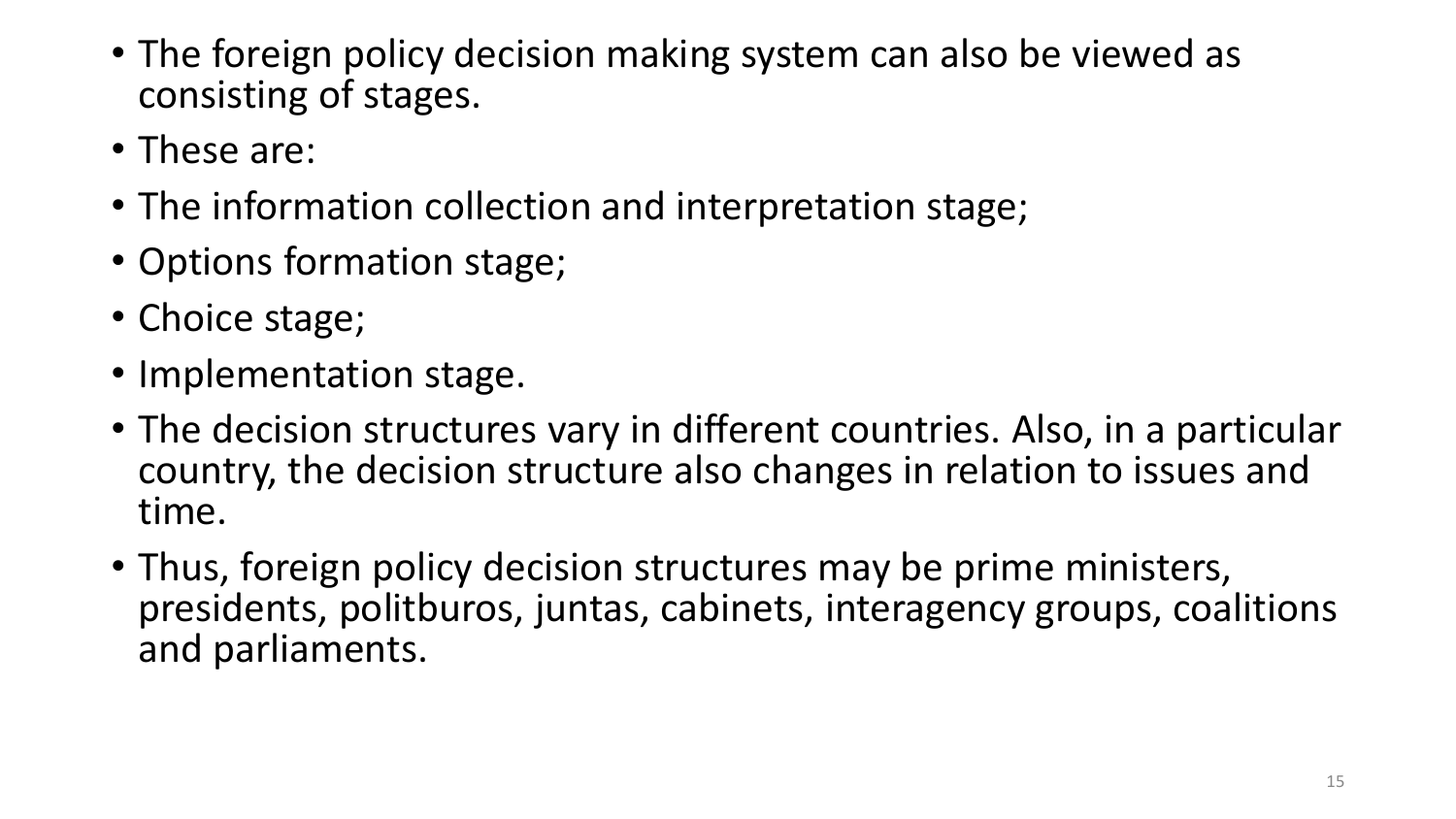- When examining decision-making in foreign policy, it should be stressed that it comprises a diversity of decisions, ranging from those that are strategic and of vital importance to those that are less important.
- Decisions are either expressions of one's own initiatives or responses to the initiatives of other States.
- Decision-making in foreign policy is an on-going, dynamic process, which is, in a sense, simultaneous decision-making on several related, interrelated or unrelated matters.
- Within the foreign policy decision making system, we also have the ultimate decision unit.
- The ultimate decision units are often "at the apex of the foreign policy decision making in all governments or ruling parties" and these groups of individuals, "if they agree, have both the ability to commit the resources of the government in foreign affairs and the power and authority to prevent other entities within the government from overtly reversing their position.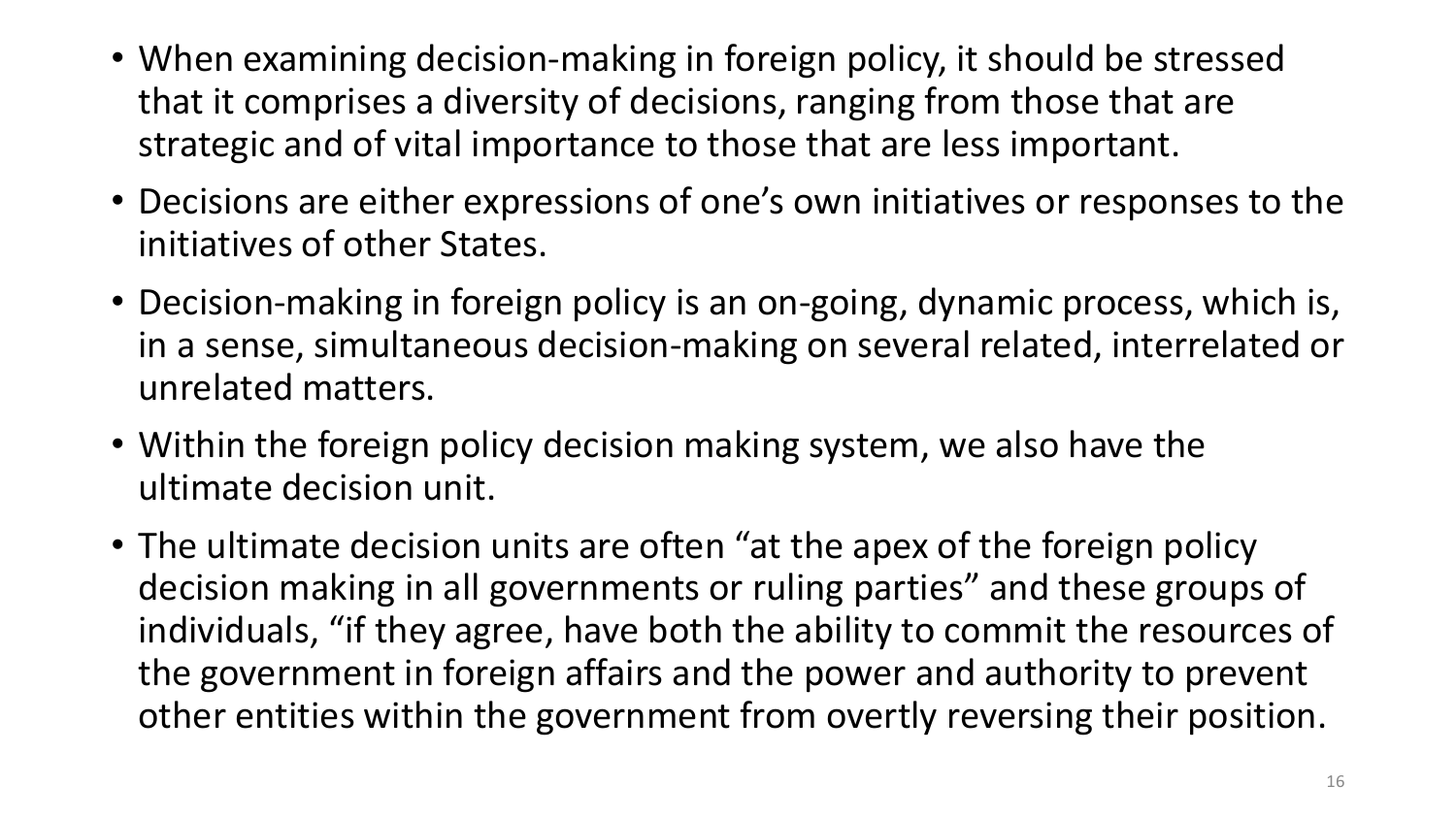- For vital foreign policy issues, the ultimate decision unit will be at the apex of the foreign policy decision making system while for routine foreign policy issues, "the ultimate decision unit may be at a much lower level".
- Decisions are likely to have numerous consequences, many of which are difficult, if not impossible, to foresee.
- Often a decision has to be taken in a limited timeframe.
- The decision making process often involves, directly or indirectly, a wider circle of actors, ranging from persons in the government and professionals authorised to make decisions, to various pressure groups and other high-ranking individuals.
- This requires coordination in decision-making, though at the same time makes it more difficult.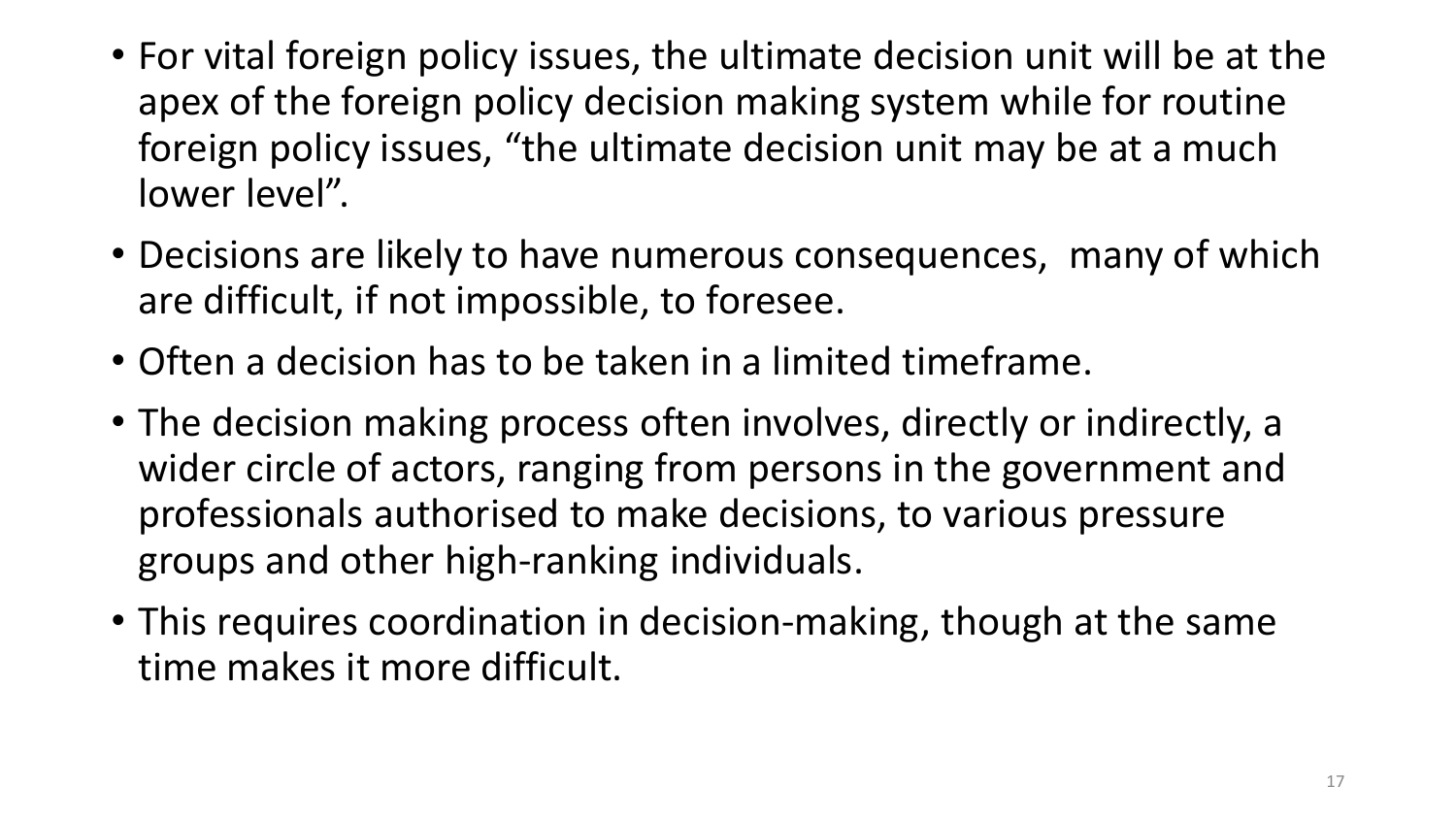- This is because very often those who have most say in reaching a decision are less skilled and have less knowledge and understanding of the possibilities and effects of the decision than those who propose the decision and will be implementing it but are not entitled to take the decision.
- It should be noted also that very often it is impossible to identify those who actually had an important, perhaps even a decisive role, in the adoption of a foreign policy decision, and to attest how significant their influence was, since in decision-making the roles and influence of various factors intertwine.
- Foreign policy decisions are often expressed in a particular form.
- It could be a statement delivered by a government functionary, commonly a representative of the Ministry of Foreign Affairs.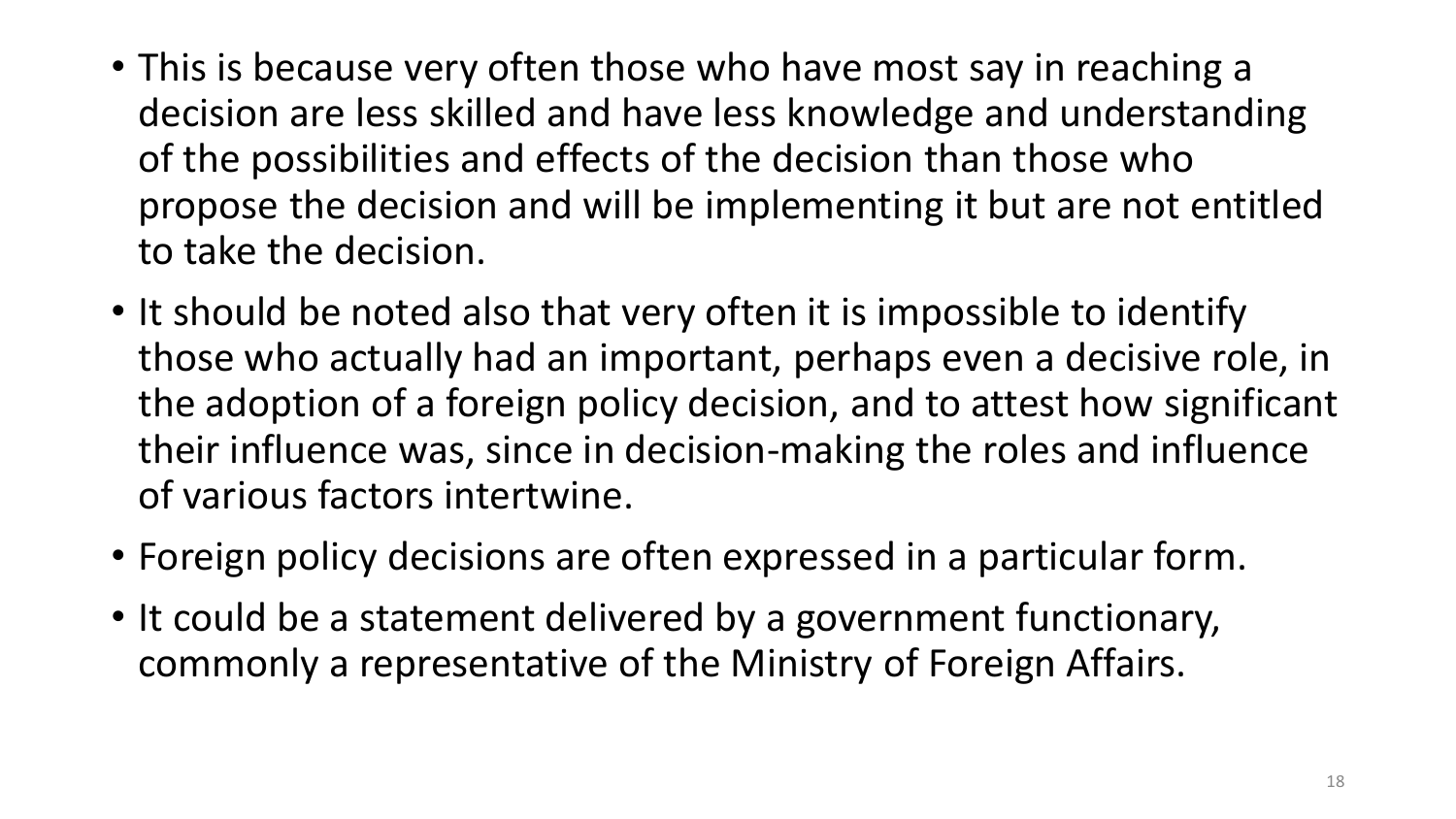- It could be a diplomatic note or some other form of diplomatic communication, such as a protest, official recognition, or an objection.
- A foreign policy decision can also be accepted and implemented without having been first issued in a particular form, which is often the case.
- It is simply a conclusion or decision on how to handle a particular case, how to respond to actions or statements of the other side— in short, an agreement on how to act in a particular matter of foreign policy.
- Such an arrangement is sometimes defined in instructions sent to the country's own diplomatic missions abroad and other authorities of the State.
- Sometimes foreign policy decisions lead to the signing of a document, to a treaty, or to accession into an international organisation.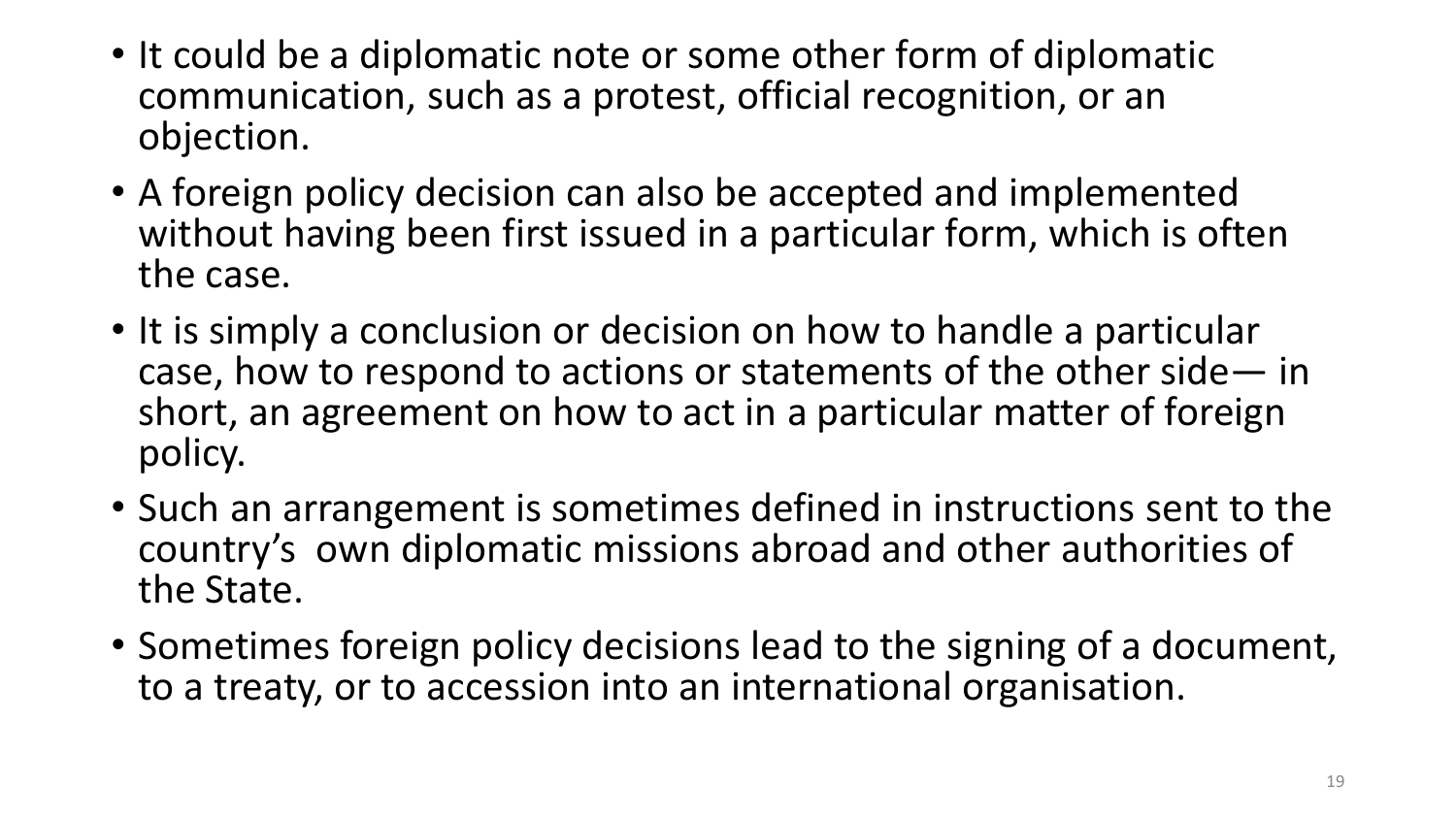- In every case, before a decision is finally taken, whatever it might be, there is a longer or shorter process in the course of which the decision is prepared.
- This process involves various formal and informal actors, different interests, and different influences, which suggest incentives or restrictions, and promote the decision or oppose it.
- The pattern of the process of foreign policy decision-making varies.
- Sometimes decisions require certain formalities, especially as to the time when a decision is formally adopted and when it is announced.
- Sometimes, however, informal acceptance of a decision is allowed, but in accordance with the traditional process of accepting such particular type of decision.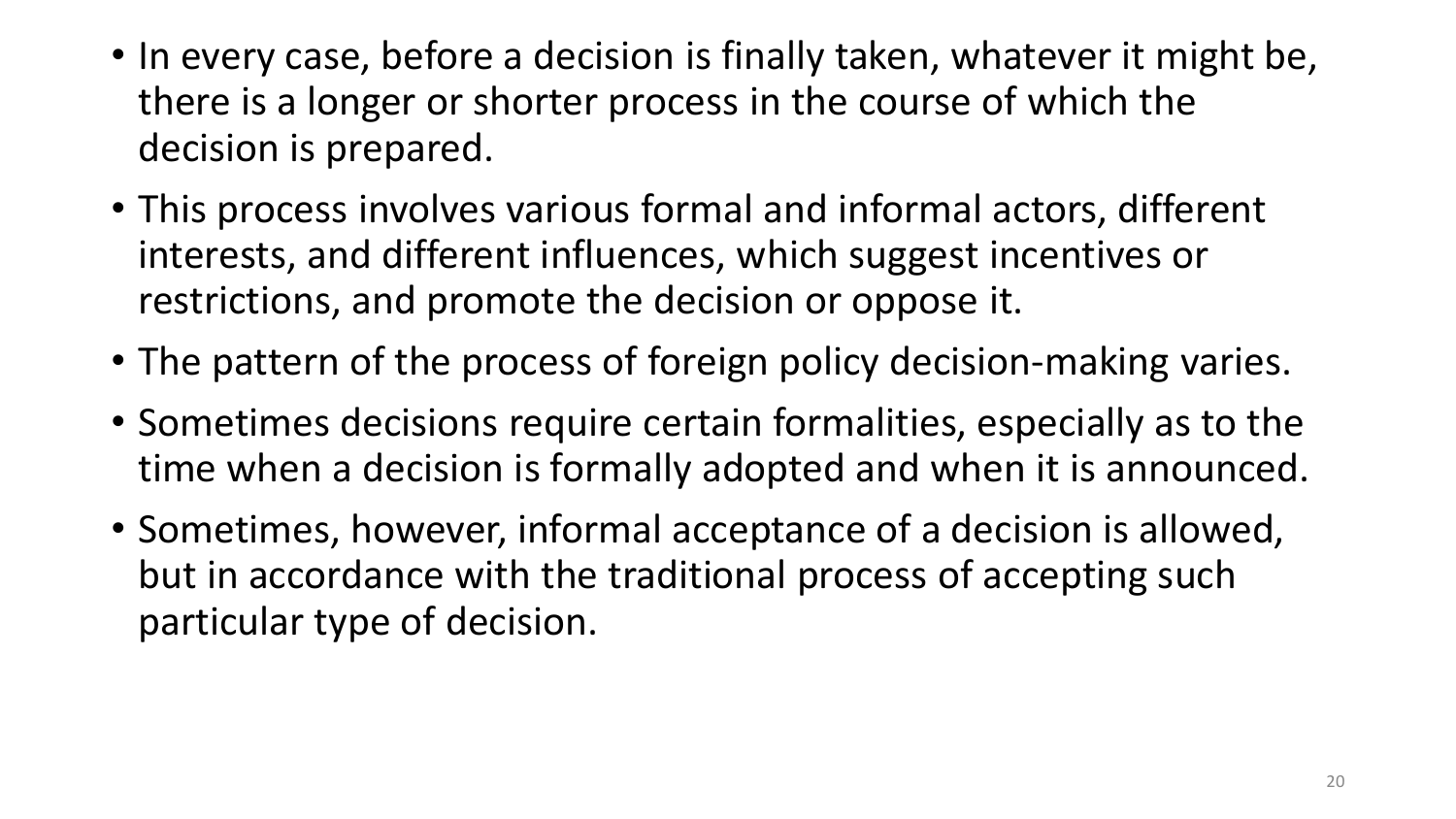- In every case, informal decision-making is intertwined with the formal decision-making process.
- The decision-making process depends on the nature of the constitutional and political system, the importance and the type of the decision, as well as the urgency of the decision.
- Acceptance of important foreign policy decisions, such as ratification of international treaties, recognition of a new country, the appointment of ambassadors, decisions on entry into international organisations, opening of negotiations, and the like, is formalised and defined in a State's constitution and its laws, which also define who formally takes these decisions.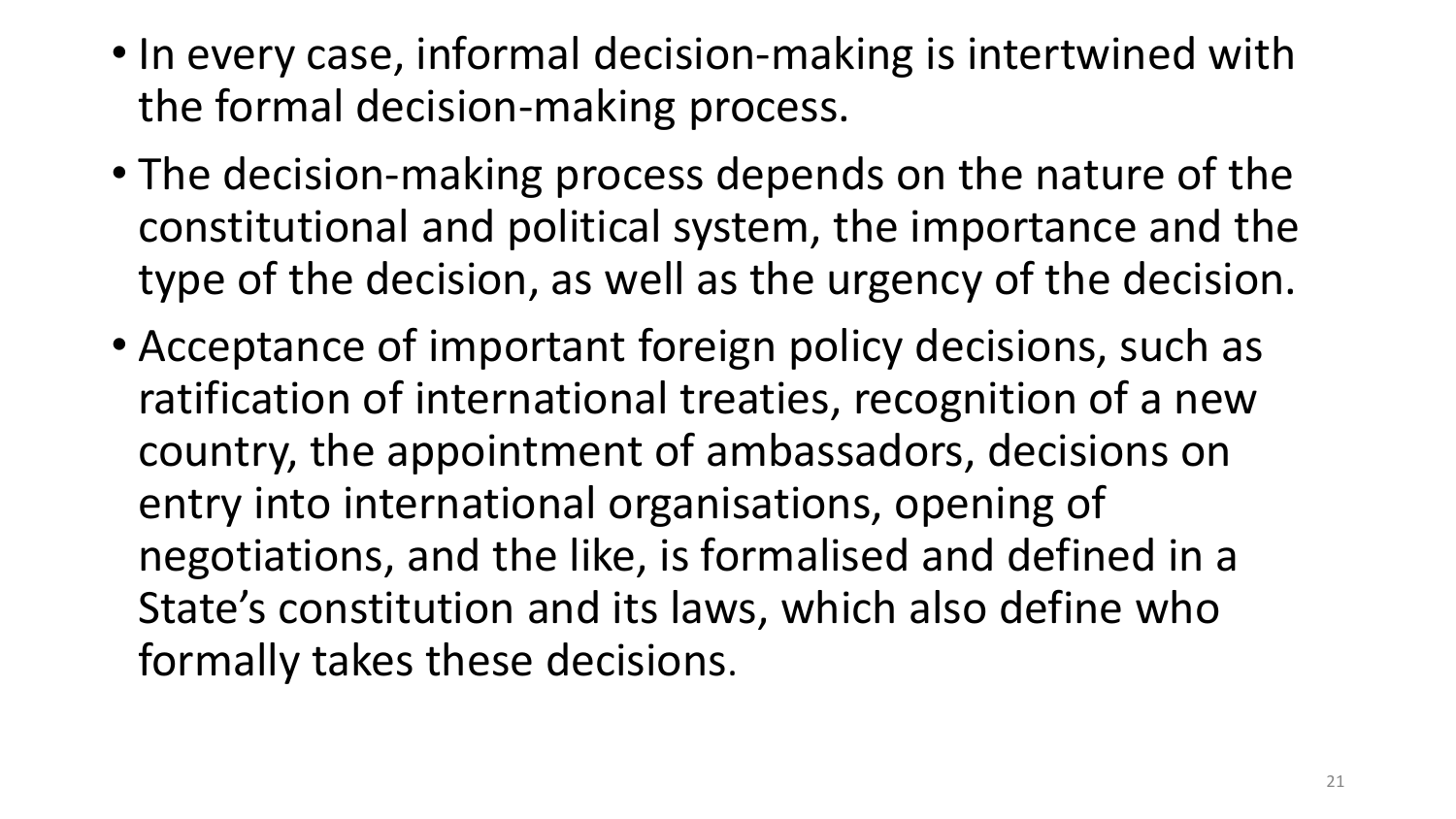- **Foreign Policymaking in Nigeria**
- From independence to date, foreign policymaking has been the exclusive preserve of the Head of State or President as the case may be, and their small political group.
- The chief executive personalizes and personifies foreign policy making in Nigeria. Power-politics in Nigeria is a zero sum game with the winner taking all-and this extends to the foreign policy domain.
- In fact, foreign policy is seen to be understood only by the government, and the hierarchy of power favors the chief executive to call all the shots.
- To be fair, universally the President is the primus in external diplomacy of a state; there are however, mechanisms and structures that compel the President and the Presidency to accommodate domestic pressures and constraints in foreign policy decision making (Akinyemi, 2009).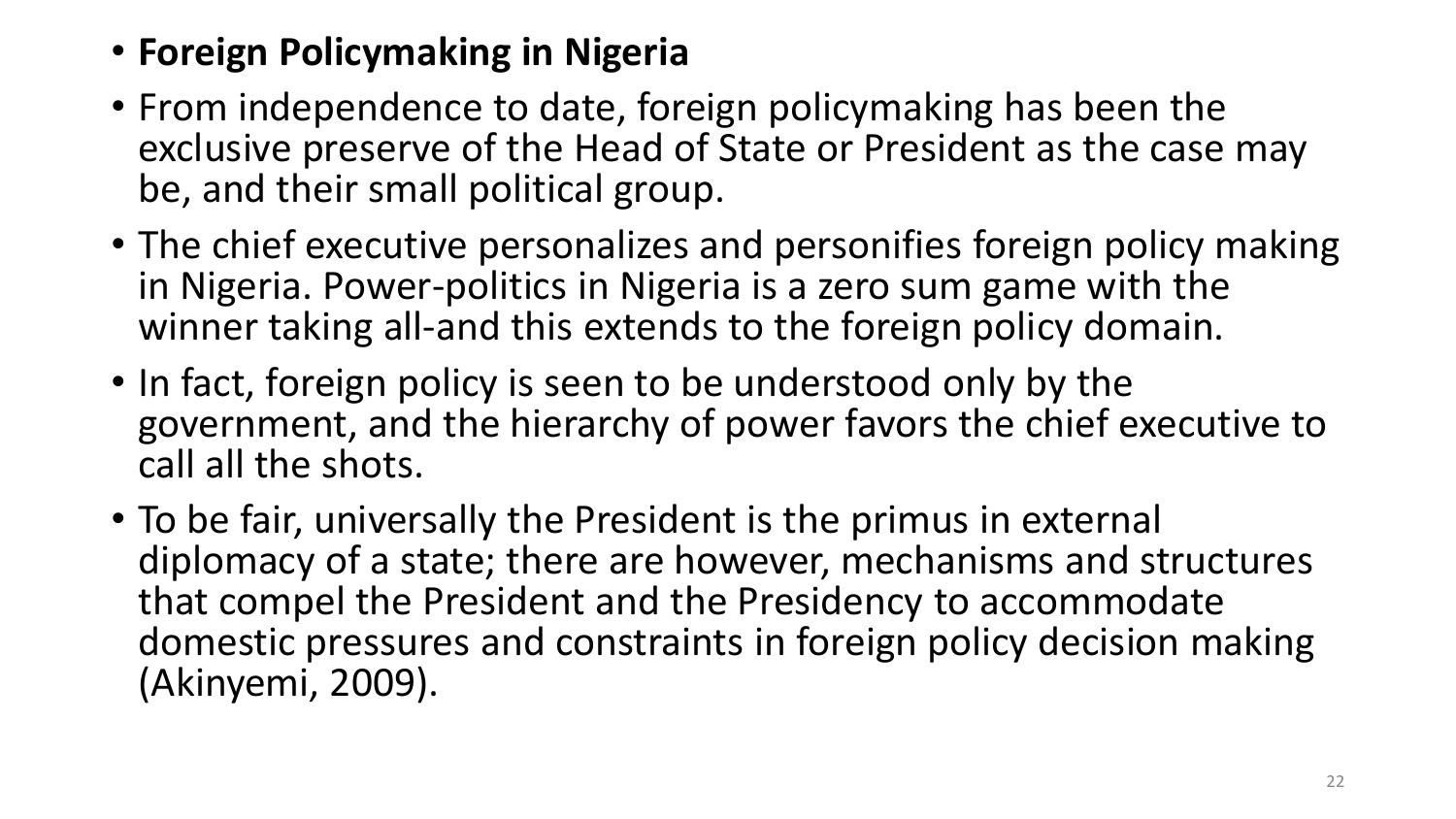- In Nigeria, during military rule, at the helm of affairs was the Soldier-President from whom order flowed down to the bottom of the political ladder.
- There was no room for questioning or checkmating him.
- Decisions literally made at informal times and places among a thinner group outside the cabinet, called the inner caucus were ratified and legitimated at the meeting of the high command.
- Such were transmitted to the MFA who heads the clearing house for all external affairs, without any National Assembly, research institutes, or pressure groups consulted or acting as checks (Fawole, 2003; Adeyemo, 2002).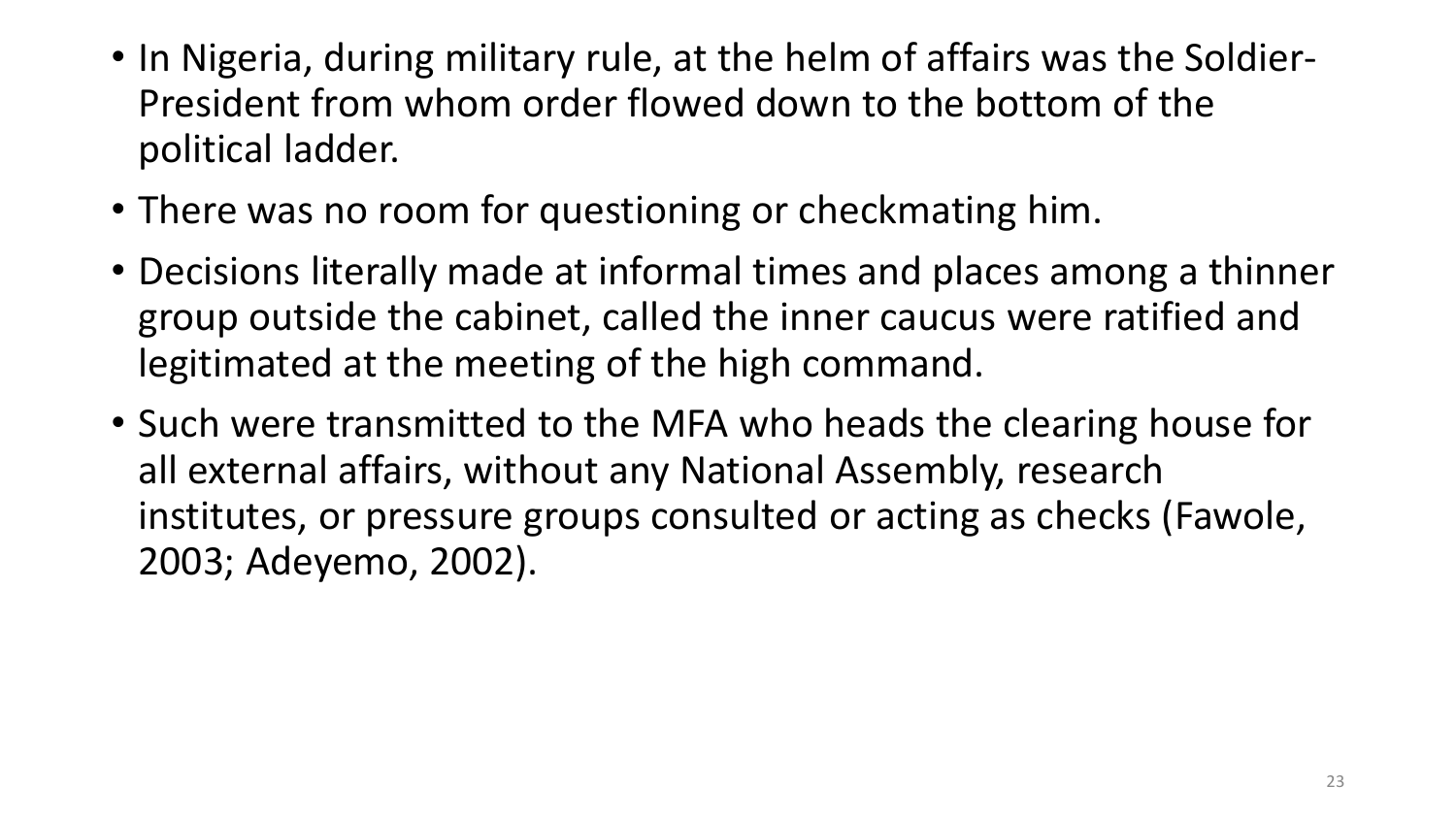- The nature and functioning of the foreign policy decision making structures since Nigeria's independence reflect both changes and continuities.
- Various organs, ministries and agencies have been involved in Nigeria's foreign policy decision making in all its facets – political, security, cultural and economic.
- Major foreign policy structures that have played key roles in the formulation and implementation of Nigeria's foreign policy include:

**≻Office of the Prime Minister/President;** 

**≻The Cabinet/Federal Executive Council;** 

>The Ministry of Foreign Affairs;

>The Ministry of Defence;

**≻The Ministry of Petroleum Resources**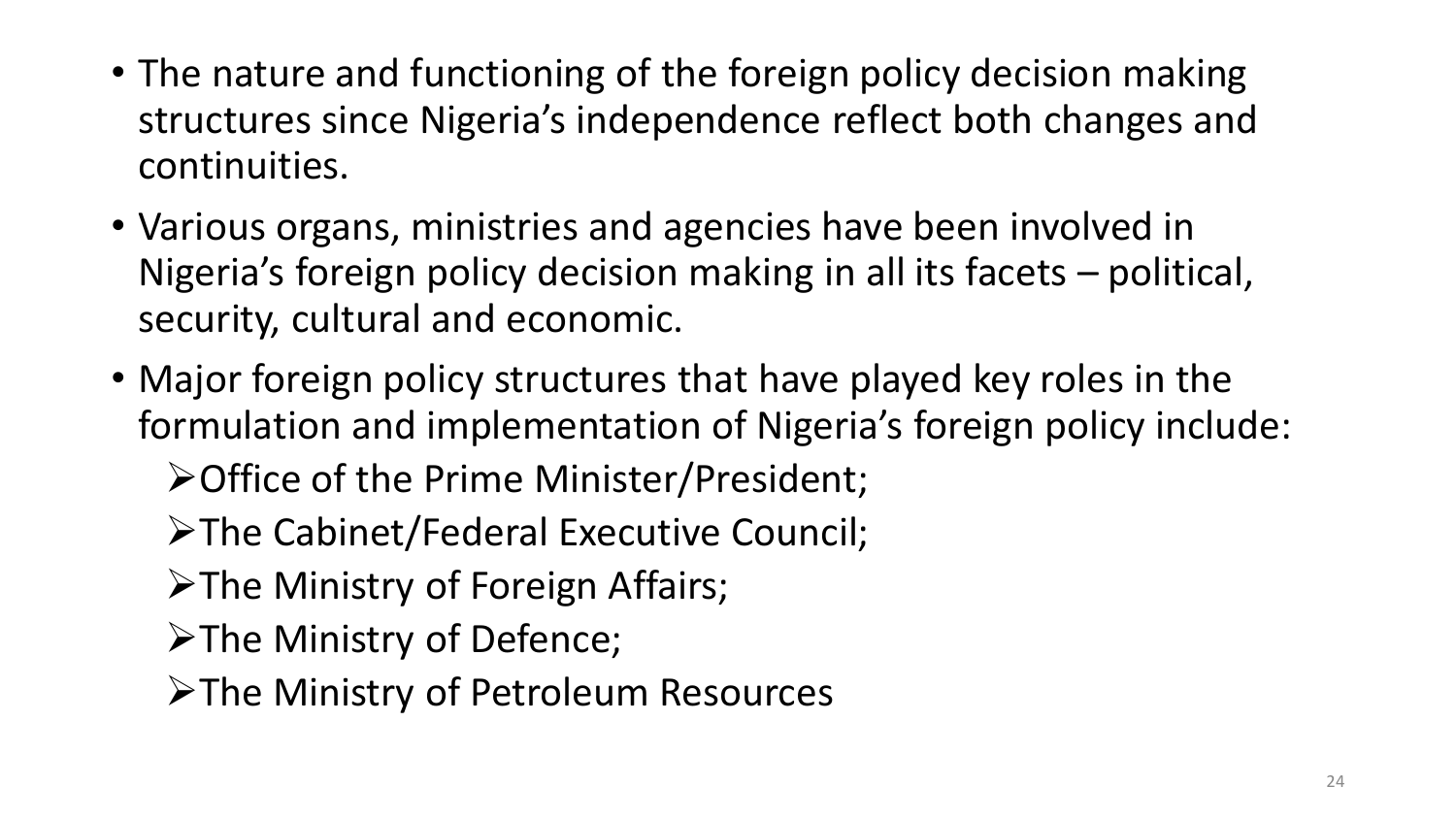$\triangleright$  The Ministry of Finance;

 $\triangleright$  The Ministry of Economic Planning

>The Ministry of Information

 $\triangleright$  The Ministry of Commerce and Industry;

 $\triangleright$  The Ministry of Education;

Parliament/National Assembly.

- Ufot Bassey Inamete in *Foreign Policy Decision Making in Nigeria*  (2001) classifies the organs, ministries and agencies of government involved in the foreign policy decision making processes into 3 categories, namely:
	- Foreign policy formulation structures;
	- Foreign policy implementation structures ; and,
	- Foreign policy advisory structures.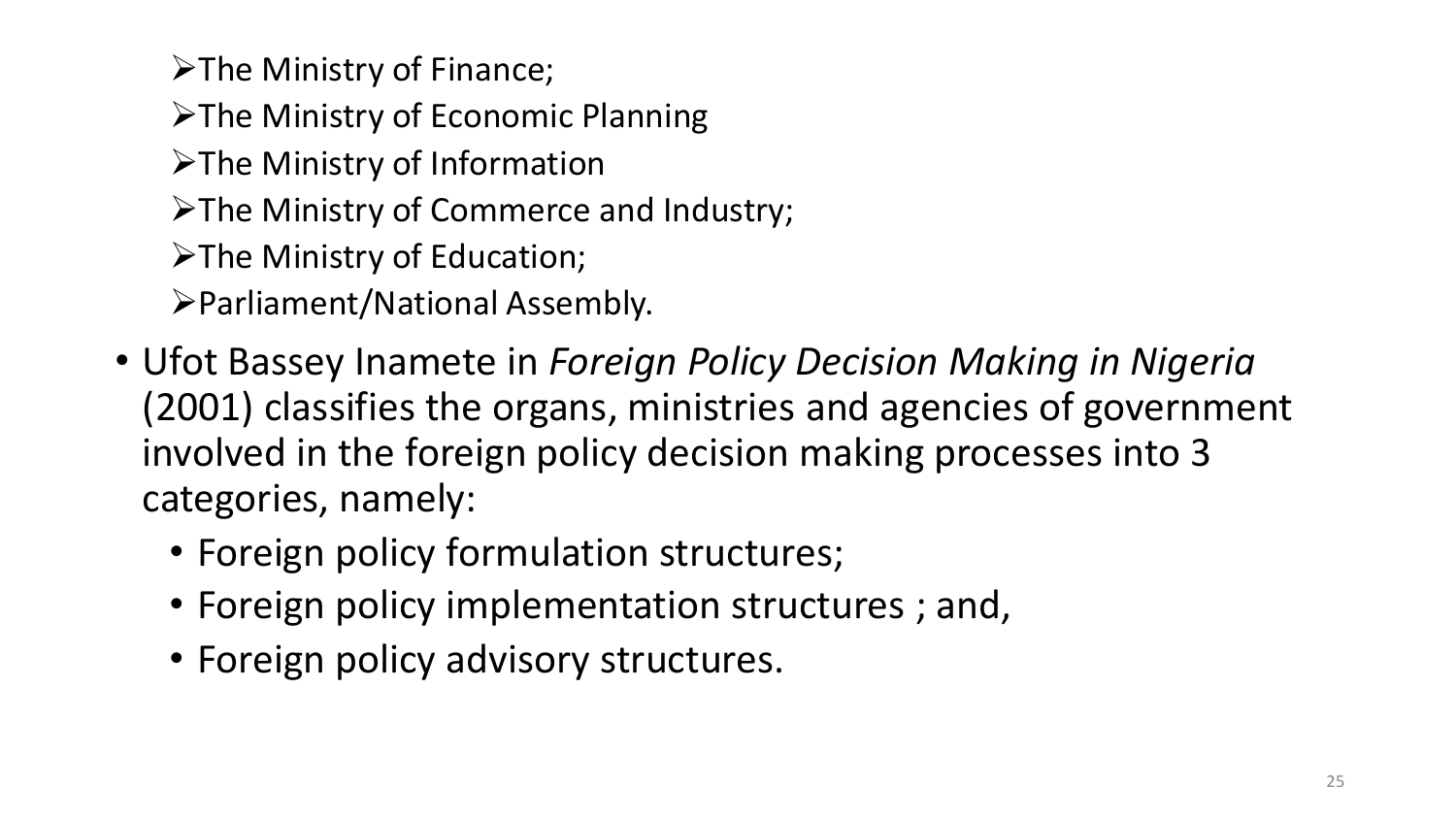- An example of entities that can be exclusively described as foreign policy formulation structure are the presidency and the Federal Executive Council.
- Structures such as the Ministries of foreign affairs, finance, petroleum resources, commerce, national planning, defence, and information can be classified as both foreign policy formulation structures and foreign policy implementation structures.
- These entities occupy dual categories because they also supply the information and analyses for decision making; work with national leadership organs to formulate foreign policies in various dimensions of foreign relations and help to implement important aspects of the country's foreign policy.
- Such structures as the Nigerian Institute of International Affairs (NIIA); the National Institute of Policy and Strategic Studies (NIPSS); and the Nigerian Institute of Social and Economic Research (NISER) which are semiautonomous think-tanks owned and funded by the Federal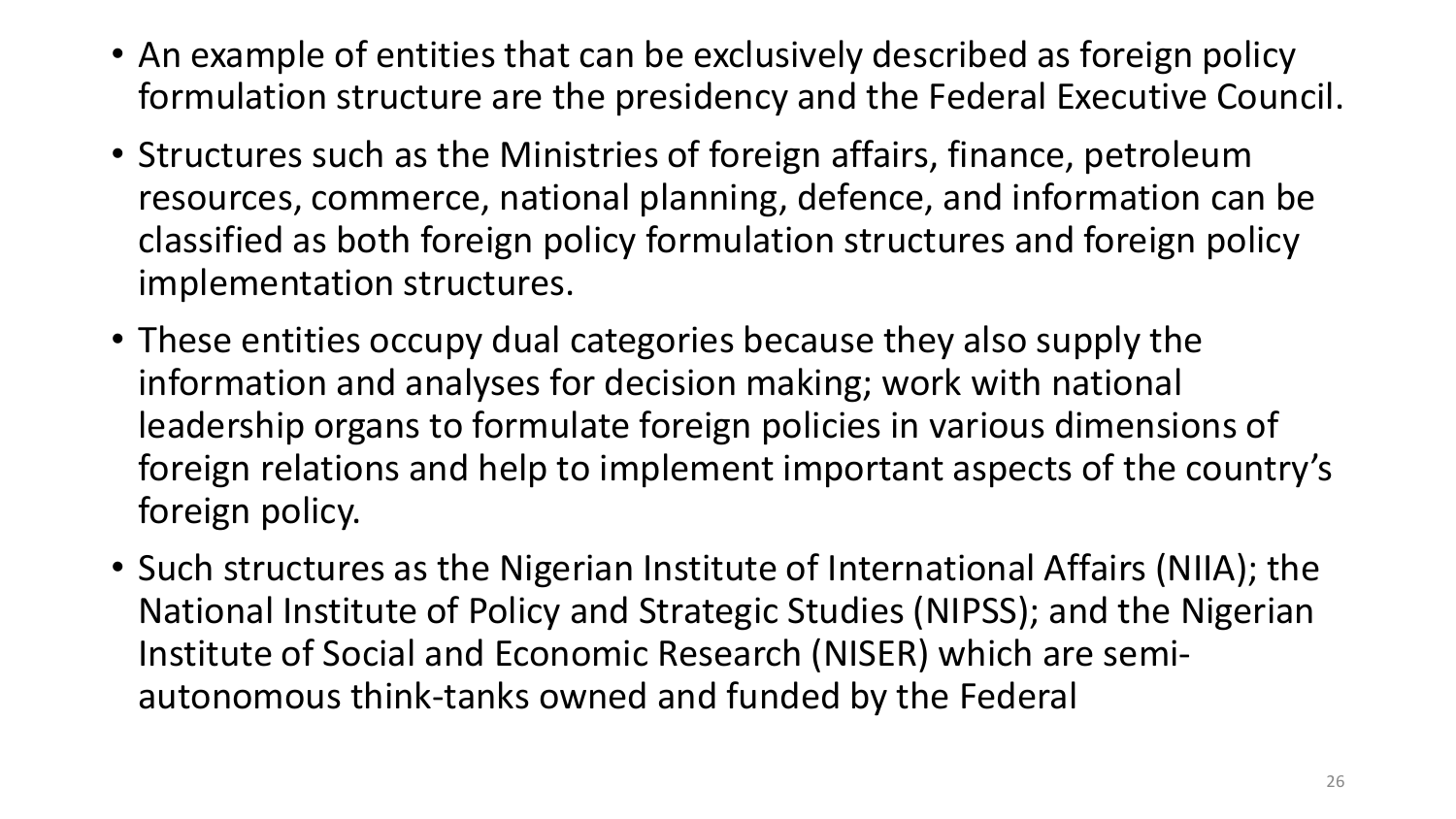Government are primarily foreign policy advisory structures, since they mainly provide rigorous intellectual inputs into the foreign policy decision making system in the form of foreign policy analyses, generation of foreign policy options and alternatives and general foreign policy advice.

- Although other structures and entities already mentioned play key roles in the decision making processes of Nigeria's foreign policy, the major player in the foreign policy formulation and implementation is the Ministry of Foreign Affairs.
- According to Chibundu in *Foreign Policy with Particular Experience to Nigeria* (2003), the primary responsibilities of Nigeria's Ministry of Foreign Affairs include:
	- Establishment and administration of Nigeria's diplomatic and consular posts;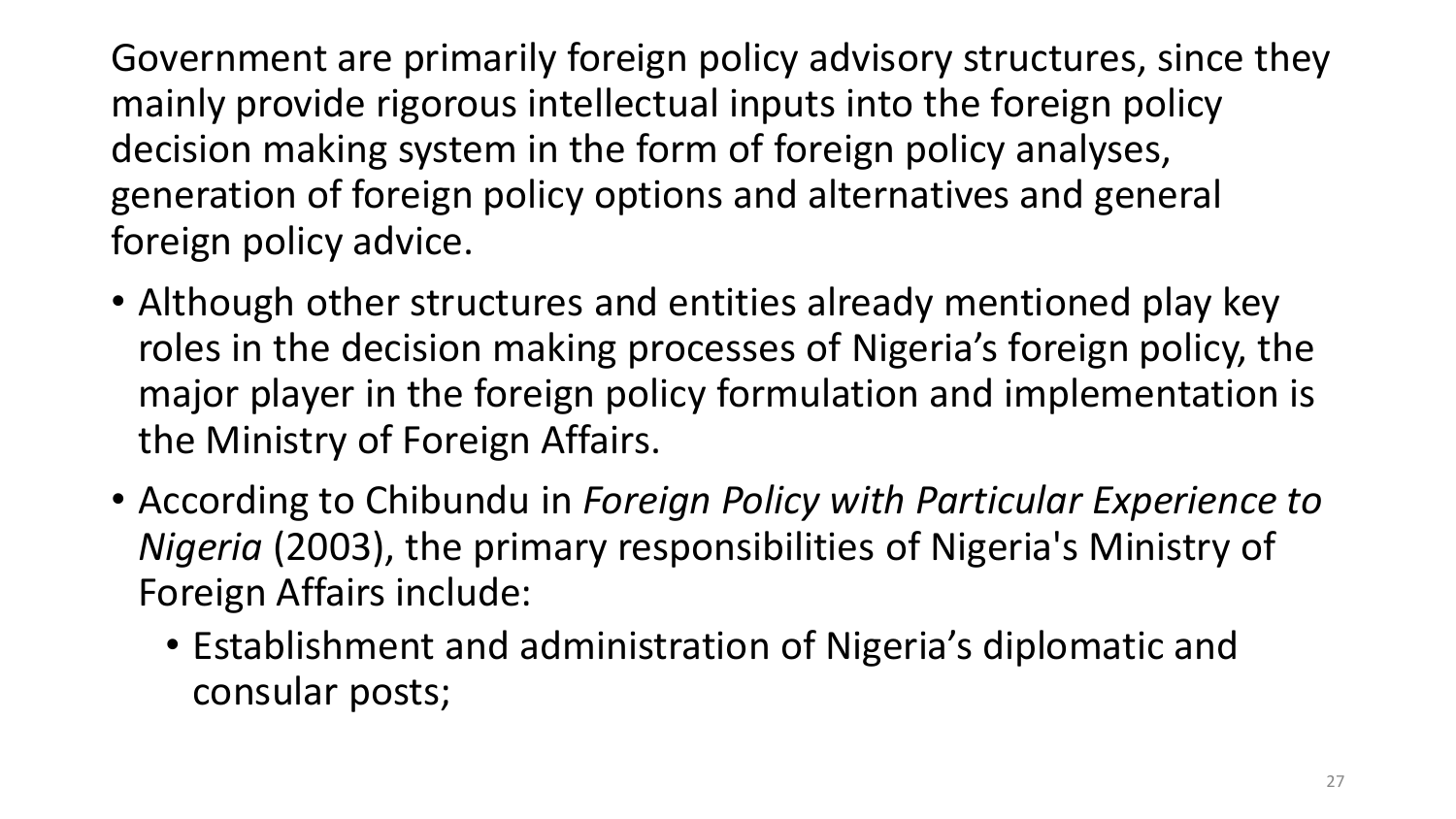- Conduct of government business in the legislature relating to foreign and commonwealth relations;
- Training of Nigerians for overseas representation;
- Emigration;
- Relations with diplomatic corps in Nigeria;
- Consular matters affecting Nigerians outside Nigeria;
- Passports and travel certificates.
- Several reforms had, at one point or another, been initiated to reorganize the Ministry of Foreign Affairs (MFA) for greater effectiveness. These include:
- Iyalla Reorganization and foreign policy proposals in 1972;
- The Adedeji Committee on the review of Nigeria's foreign policy, 1975;
- Chief Boloko Report, 1981;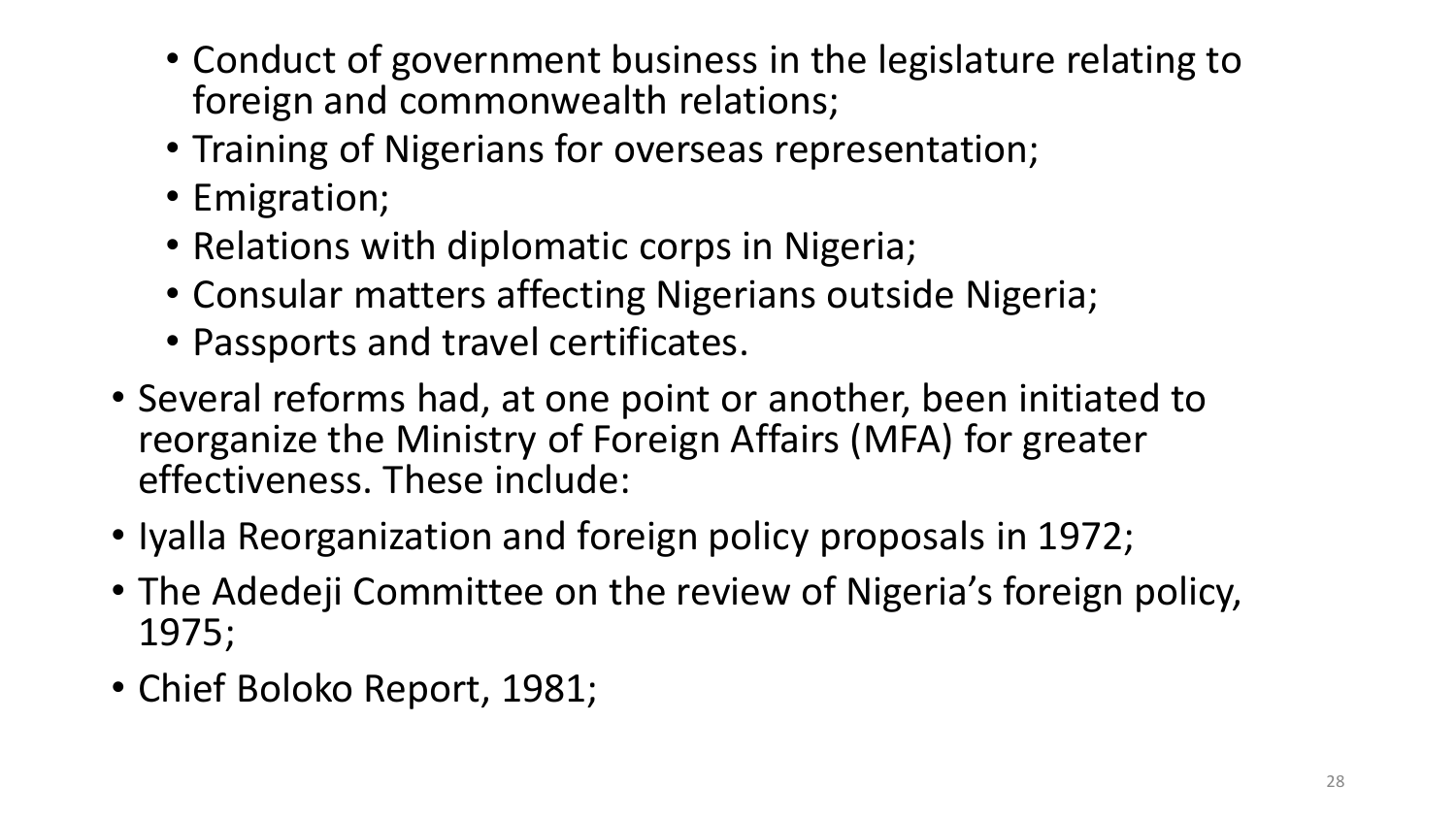- The report on foreign policy review;
- Regional seminars of heads of Nigerian missions abroad, 1982;
- Presidential Advisory Council on international Relations (PACIR), headed by Chief Emeka Anyaoku.
- Despite these efforts at reforming the MFA, not much seemed to have changed as its administrative and organizational structures as well its operational modalities that existed in the immediate postindependence era are still the same.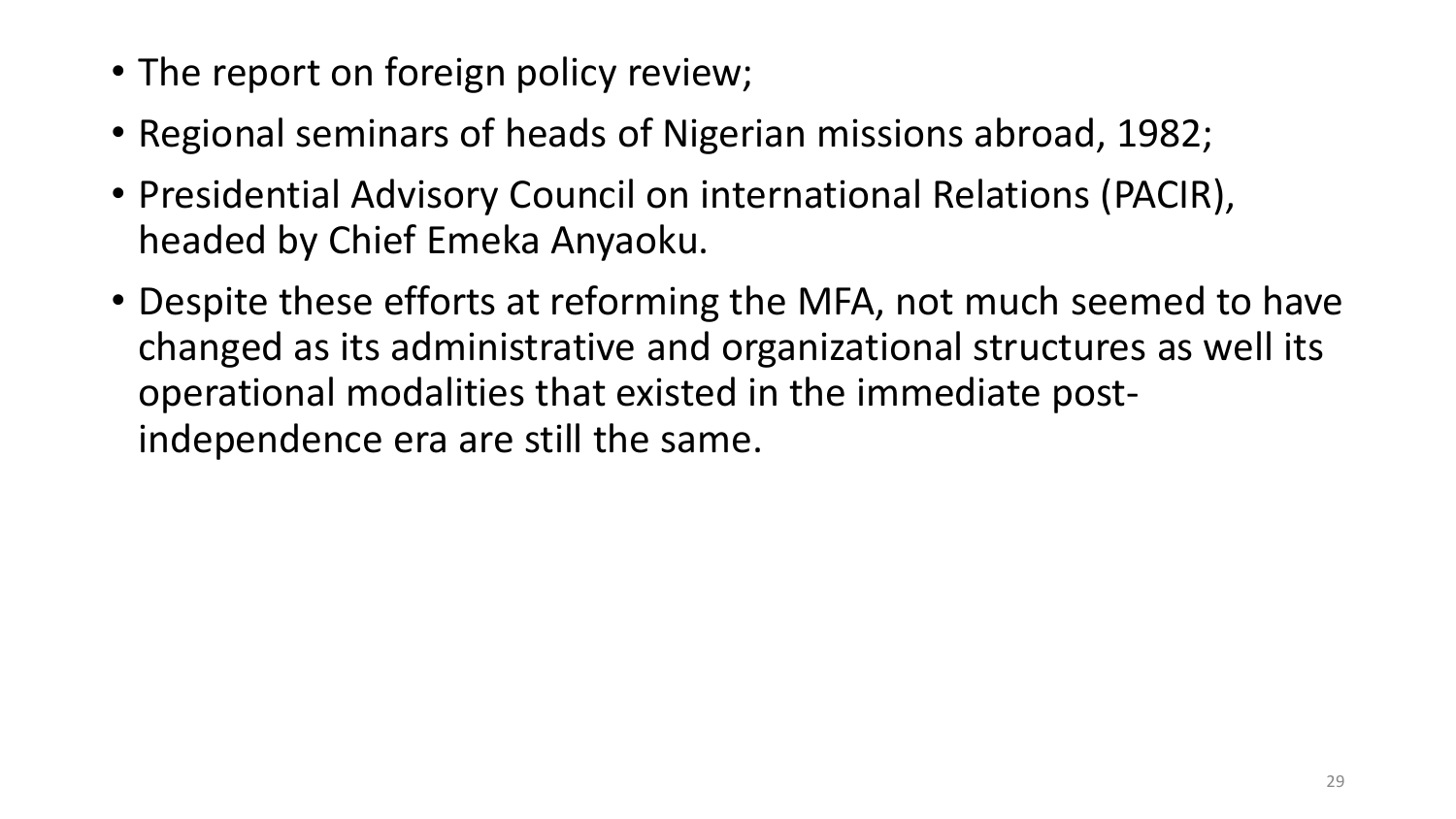- **A Closer Look at Major Institutions of Foreign Policy Formulation**
- The are three major institutions that are responsible for the formulation of Nigeria's foreign policy: the *Ministry of Foreign Affairs (MFA)*; the *Presidential Advisory Council on International Relations*  (PACIR) and the *Nigerian Institute of International Affairs.*
- *Nigeria's Ministry of Foreign Affairs (MFA)*
- The MFA is the main institution for foreign policy formulation. It operates at two levels – within the Cabinet or the federal executive council or at the presidential level.
- The Minister for foreign affairs acts as the main presidential adviser on foreign matters.
- Administrative issues are handled by the permanent secretary, who is often assisted by a deputy, and other officials.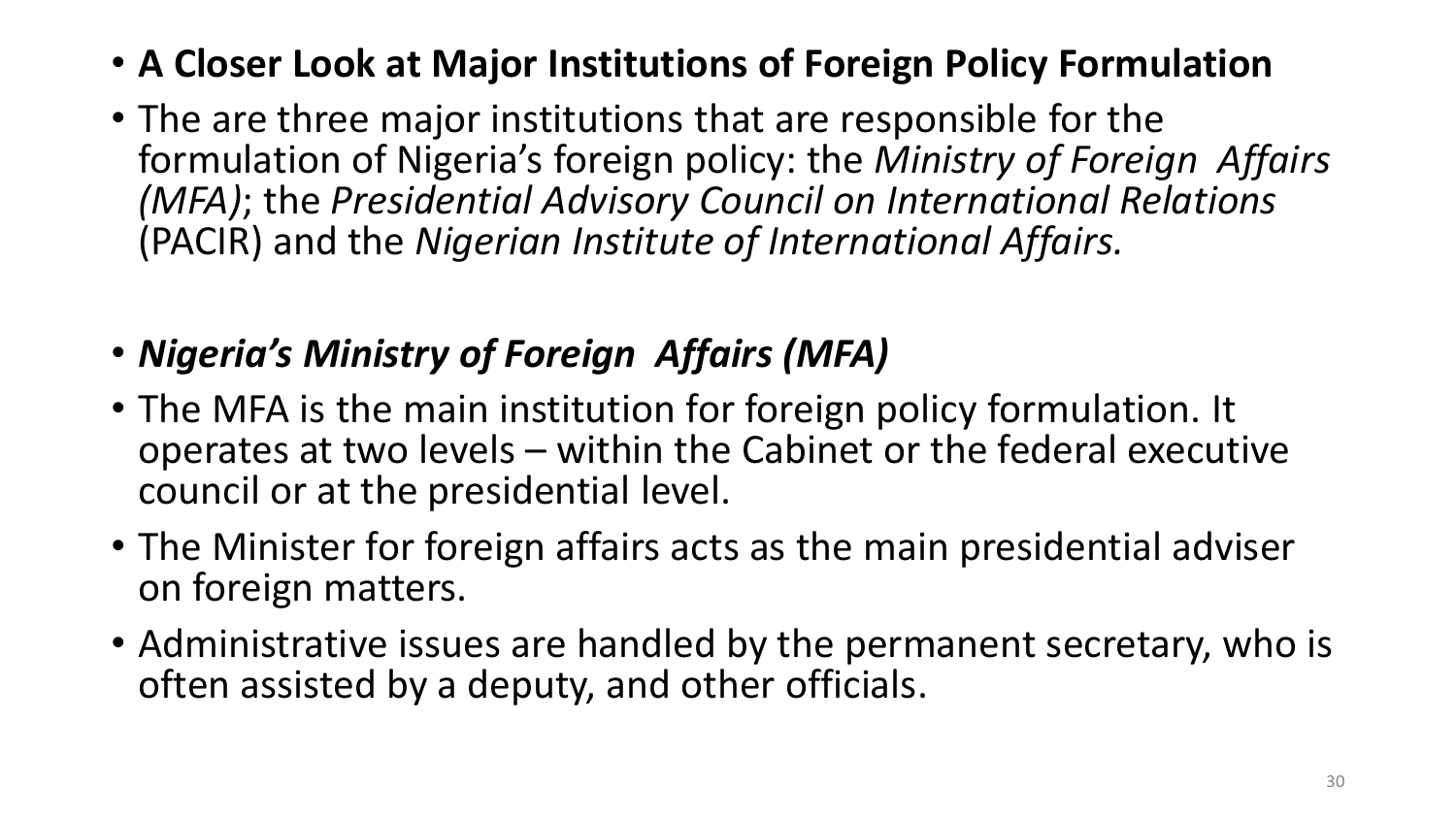- In the early phase, the *Ministry of Foreign Affairs (MFA)* was headed by a bureaucrat, the permanent Secretary assisted by the deputy Permanent Secretary and heads of divisions*.*
- However, between 1968 and 1969, there were two permanent secretaries, and it reached a point in the 1980s and 1990s when there was the main minister, a minister of state, a permanent secretary as director-general and five others of the same rank overseeing five regions.
- In the 1960s, the *Ministry of Foreign Affairs (MFA)* comprised eleven divisions based on the functional and geographical classification of their responsibilities and activities.
- These divisions were headed by first secretaries.
- Recruitment of personnel was done through the Federal Public Service Commission with the presence and involvement of top Ministry officials.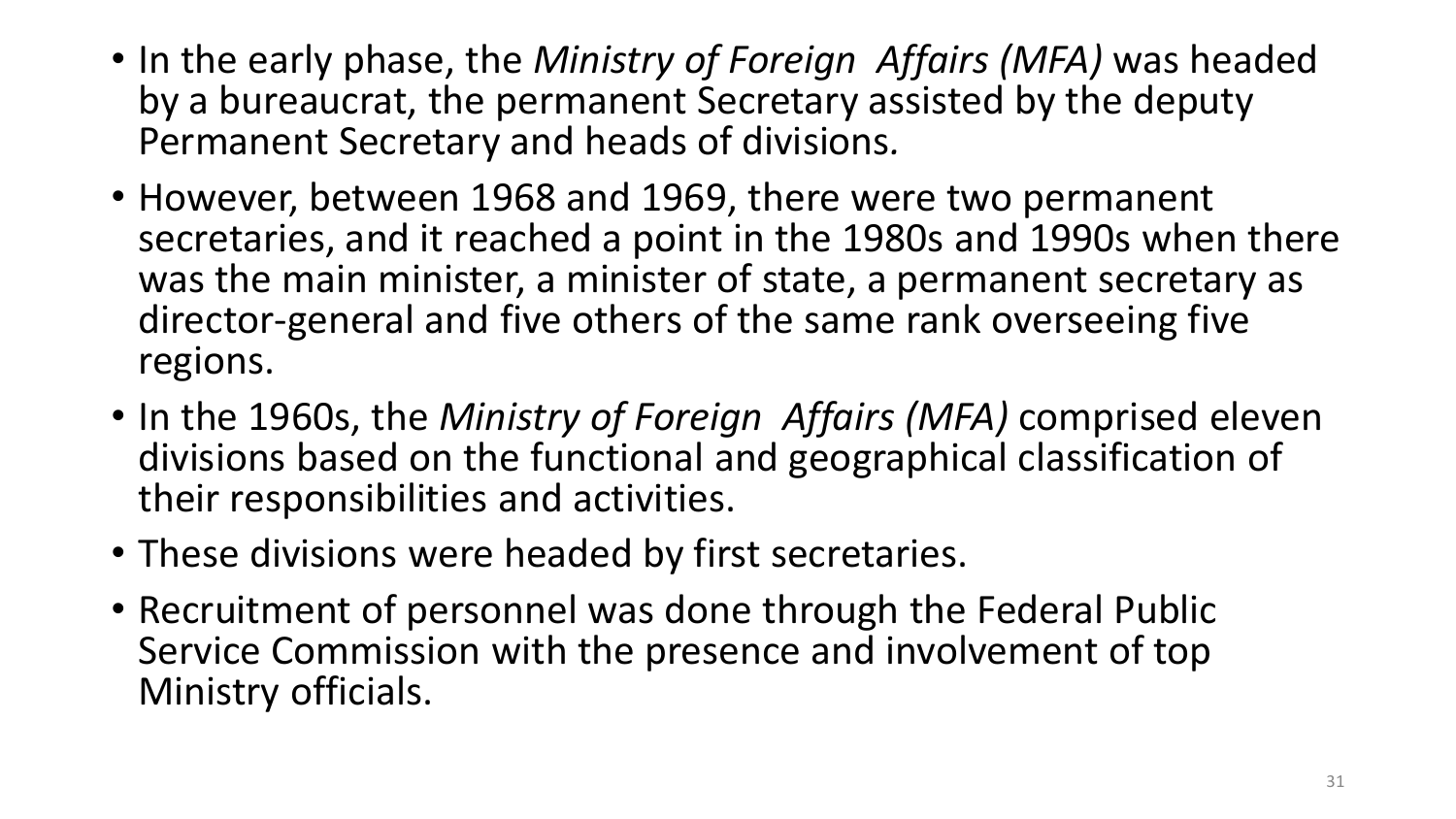- In terms of policy formulation, much depends on the relationship between the President and the Foreign Affairs Minister.
- Policy could be initiated from within the ministry and articulated by the Minister in the form of advice to the President on special foreign policy issues.
- On the other hand, the President may seek the Ministry's opinion on some issues.
- But in the final analysis, after consulting with the Minister of Foreign Affairs and other related ministries, experts and advisers, the president ultimately formulates Nigeria's foreign policy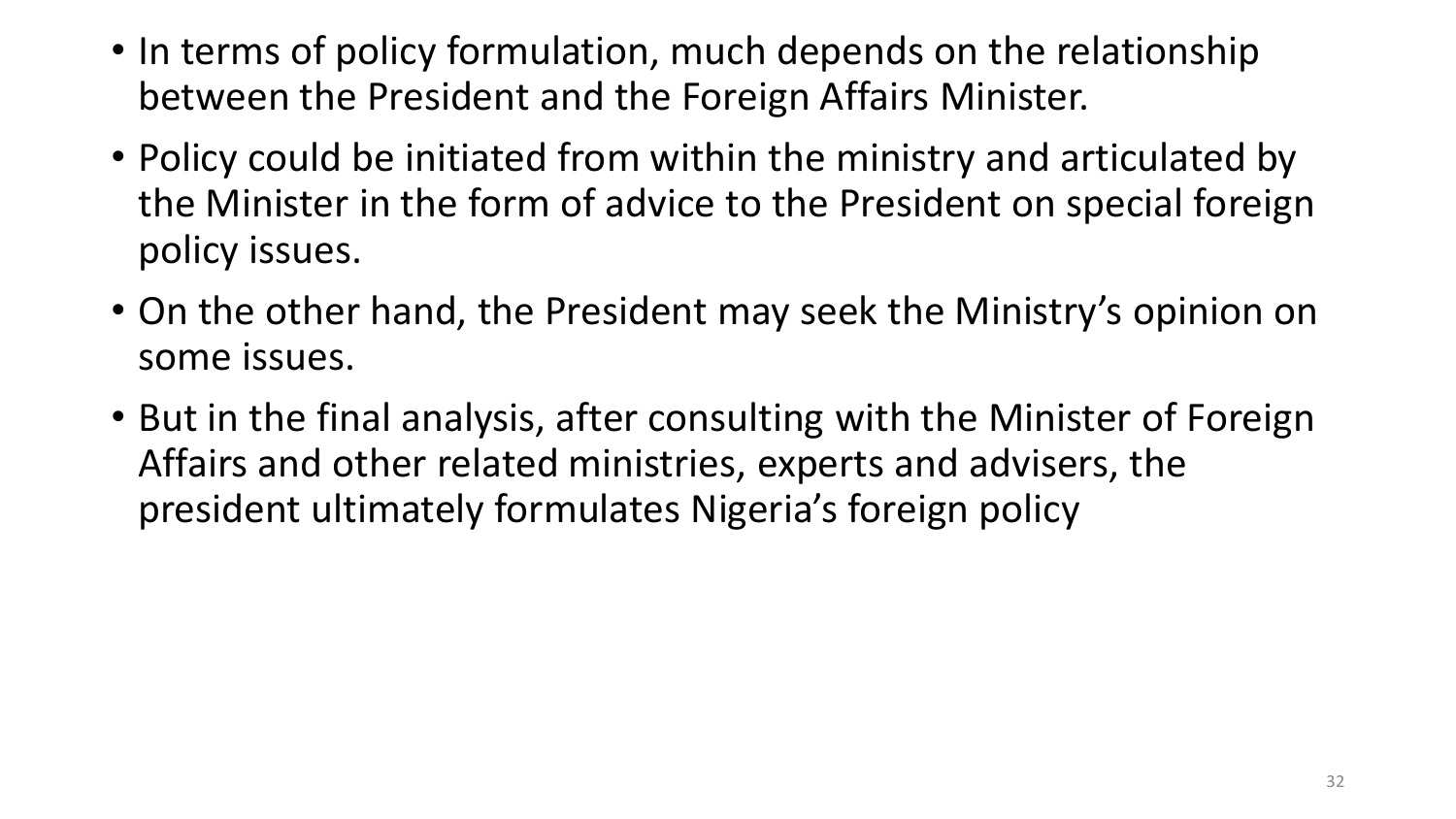- *Presidential Advisory Council on International Relations (PACIR)*
- The PACIR is a relatively recent creation. It was established by former president Olusegun Obasanjo in 2001 and comprises distinguished Nigerians who are widely respected for their experience and expertise in the fields of diplomacy and international affairs.
- Their assignment is purely non-stipendiary, implying that they work not for personal gains, but in the spirit of selfless service to the Nigerian state.
- PACIR's main objective is to provide alternative policy options to the president.
- The Council is chaired by Chief Emeka Anyaoku, a former Minister of Foreign Affairs and retired Secretary-General of the Commonwealth.
- Other members include Amb. Hamzat Ahmadu, Amb. Jibrin Chinade, Amb. Akporode Clark and Prof. U. Joy Ogwu, former Minister of Foreign Affairs and former Nigeria's Permanent Representative to the United Nations.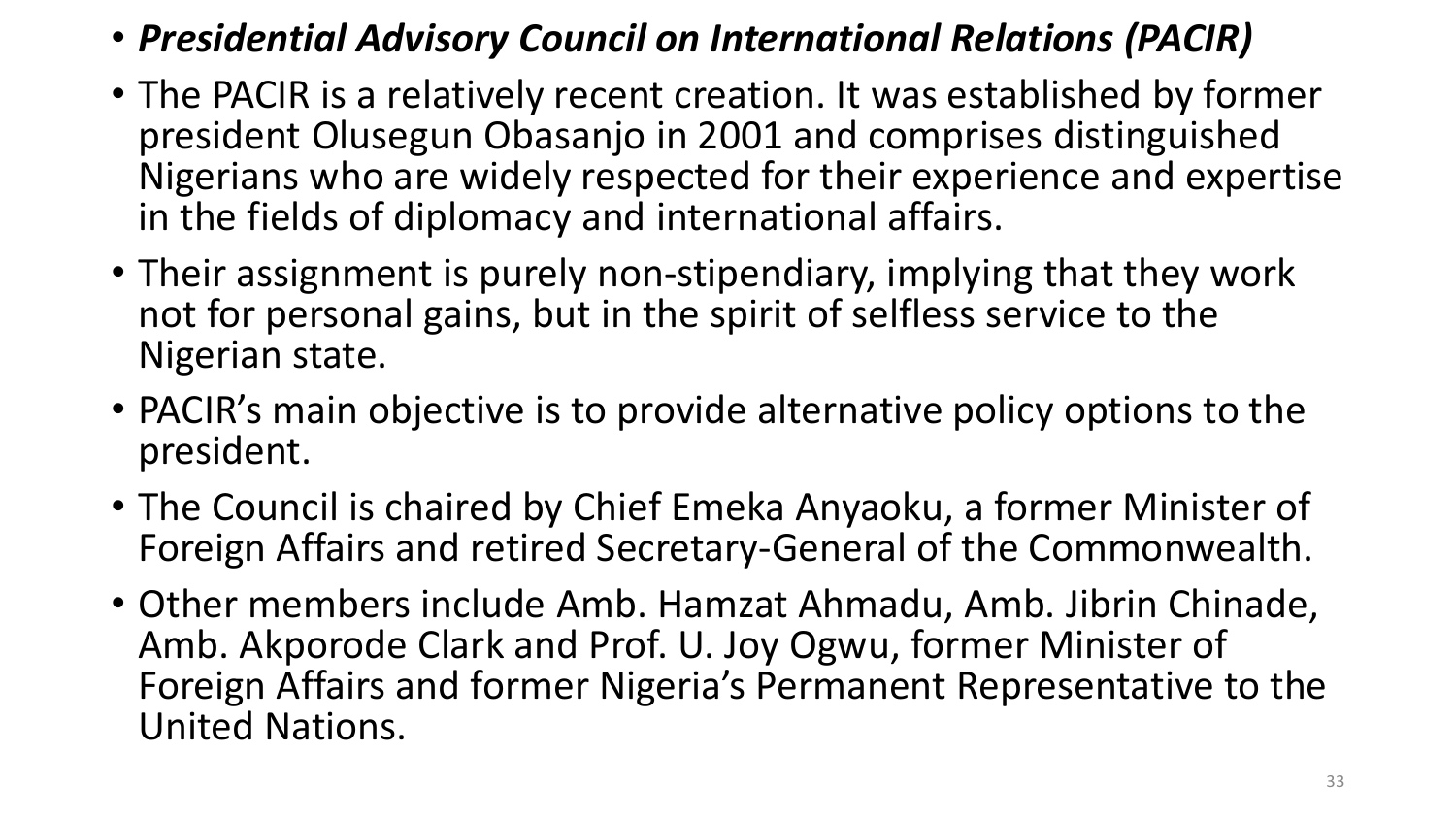- The Council meets periodically to brainstorm on issues pertinent to Nigeria's foreign policy or in response to specific presidential requests.
- It meets with the president to review international developments and examine policy options.
- According to Osuntokun, PACIR's advice and recomendations led to: ‡ The restructuring and rationalization of the *Ministry of Foreign Affairs (MFA);* ‡ The streamlining of foreign policy institutions, and, ‡ The reduction in the number of Nigerian embassies in ways that would promote professionalism, efficiency and cost-cutting.
- PACIR has been advocating the professionalization of the *Ministry of Foreign Affairs (MFA)* and limiting the number of politicians appointed to diplomatic positions.
- One point to be noted is that PACIR only plays advisory role. The president is not under obligation to accept their advice.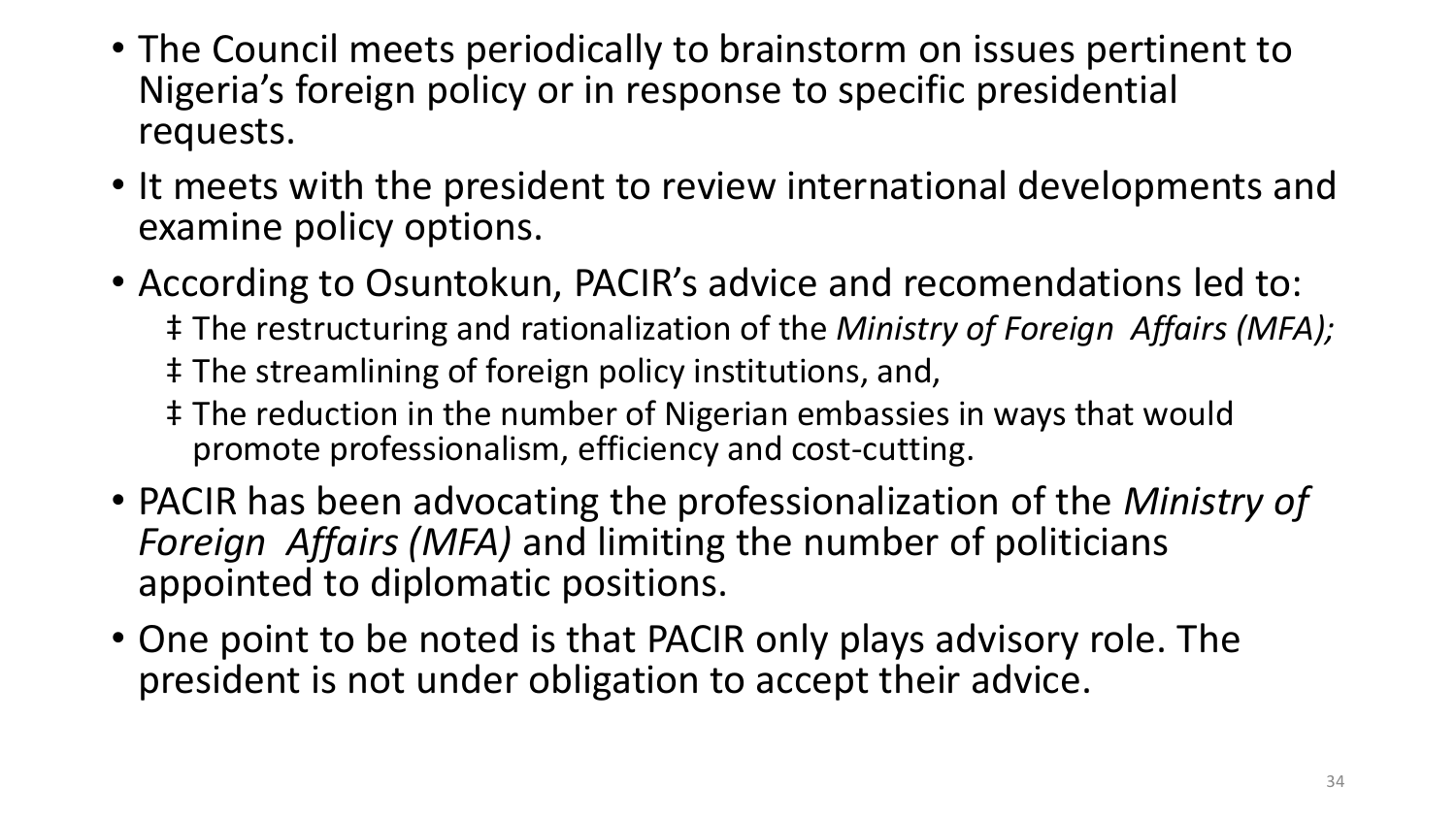- *The Nigerian Institute of International Affairs (NIIA)*
- *NIIA* was established in 1961 but inaugurated in May 1963, with the support of the then Prime Minister of the Federation of Nigeria, Sir Abubakar Tafawa Balewa.
- The primary financial support for the Institute came from grants from the Federal and Regional Governments of Nigeria with assistance from certain foreign governments and from the Ford Foundation of the United States and membership fees from both individuals and corporate members.
- The Institute recruited its staff from the mid-1960s onwards and, by 1971, the federal government took over.
- This action reflected the mood of post-civil war nationalism when Nigerian military rulers had learnt to appreciate the relevance of informed opinion and research on the policy process.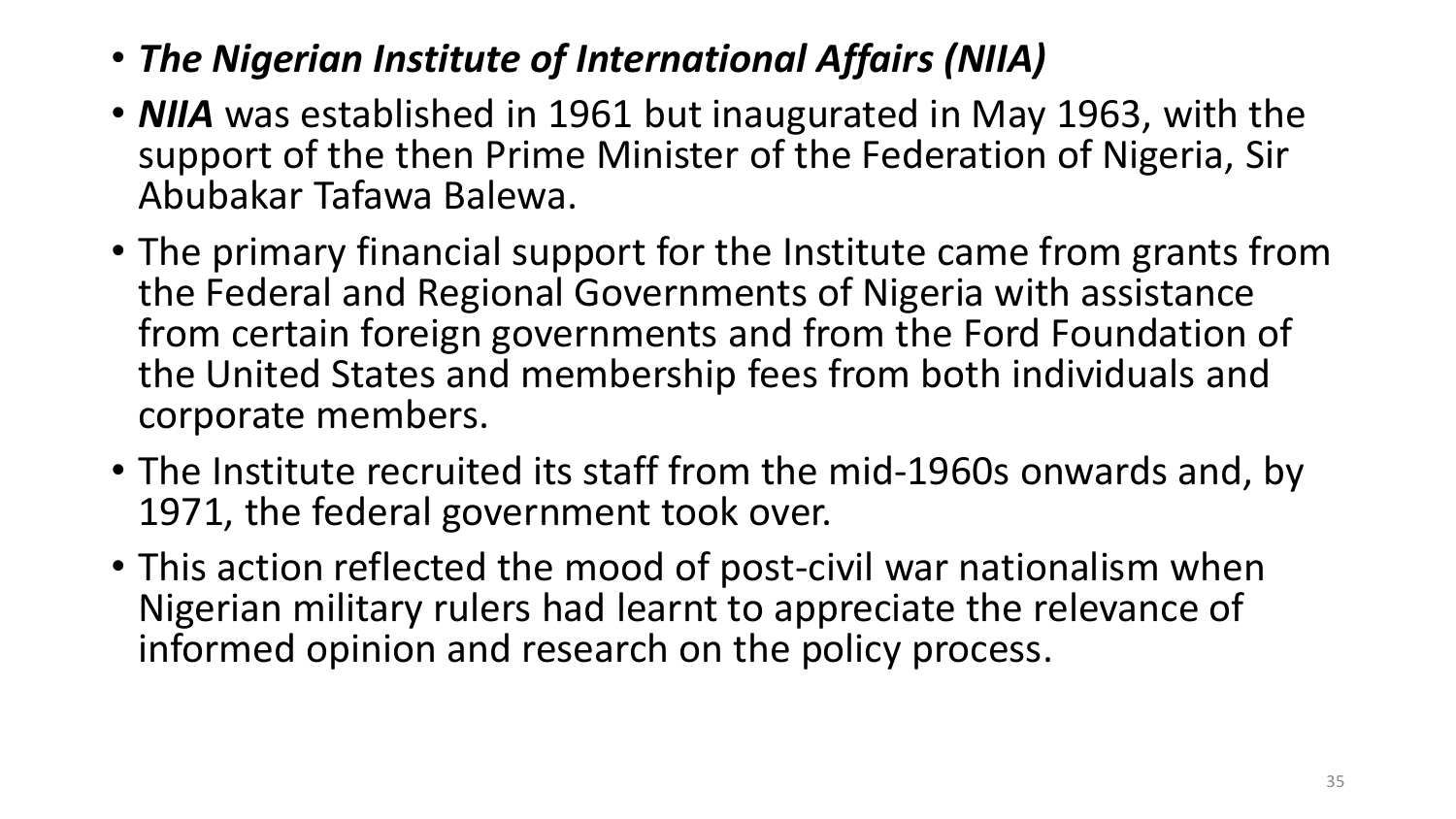## • **Objectives of NIIA:**

- According to the Nigerian Institute of International Affairs (NIIA) Act 18th August 1971 (CAP 311), its objectives are as follows:
	- To encourage and facilitate the understanding of international affairs and the circumstances, conditions and attitudes of Foreign Countries and their people;
	- To provide and maintain means of information upon international questions and promote the study and investigation of international questions by means of conferences, lectures, and discussions and by preparation and publication of books, reports or otherwise as may seem desirable so as to develop a body of informed opinions on World Affairs;
	- To expand the ranks of the attentive public" in matters of Foreign Affairs with a view to raising the incidence and quality of debate on international question in Nigeria.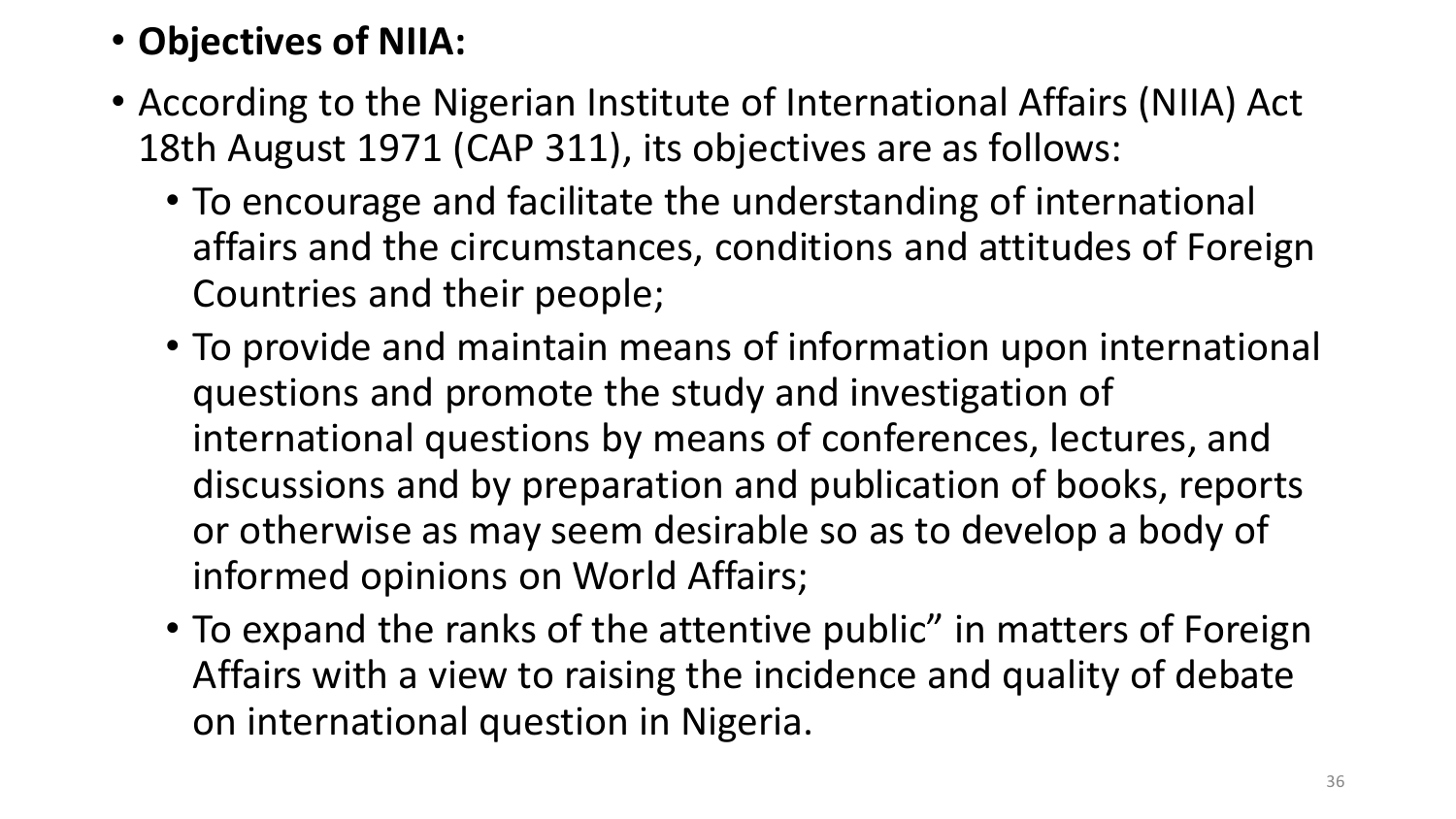- NIIA is a policy-research body with core activities revolving around:
- conducting research and producing policy papers for government;
- Organizing policy dialogues and conferences, seminars, round tables and workshops; and,
- Publishing books, monographs and a journal
- NIIA'S Directors- General and Research Fellows serve on special government committees and official delegations to various multilateral forums.
- NIIA has been able to intellectualize the discourse of Nigerian foreign policy and play a role in the articulation of Nigeria's role in Africa, including West Africa.
- NIIA plays complementary and supportive role in the foreign policy process and its relevance in making input is dependent on the relationship between the DG and the president.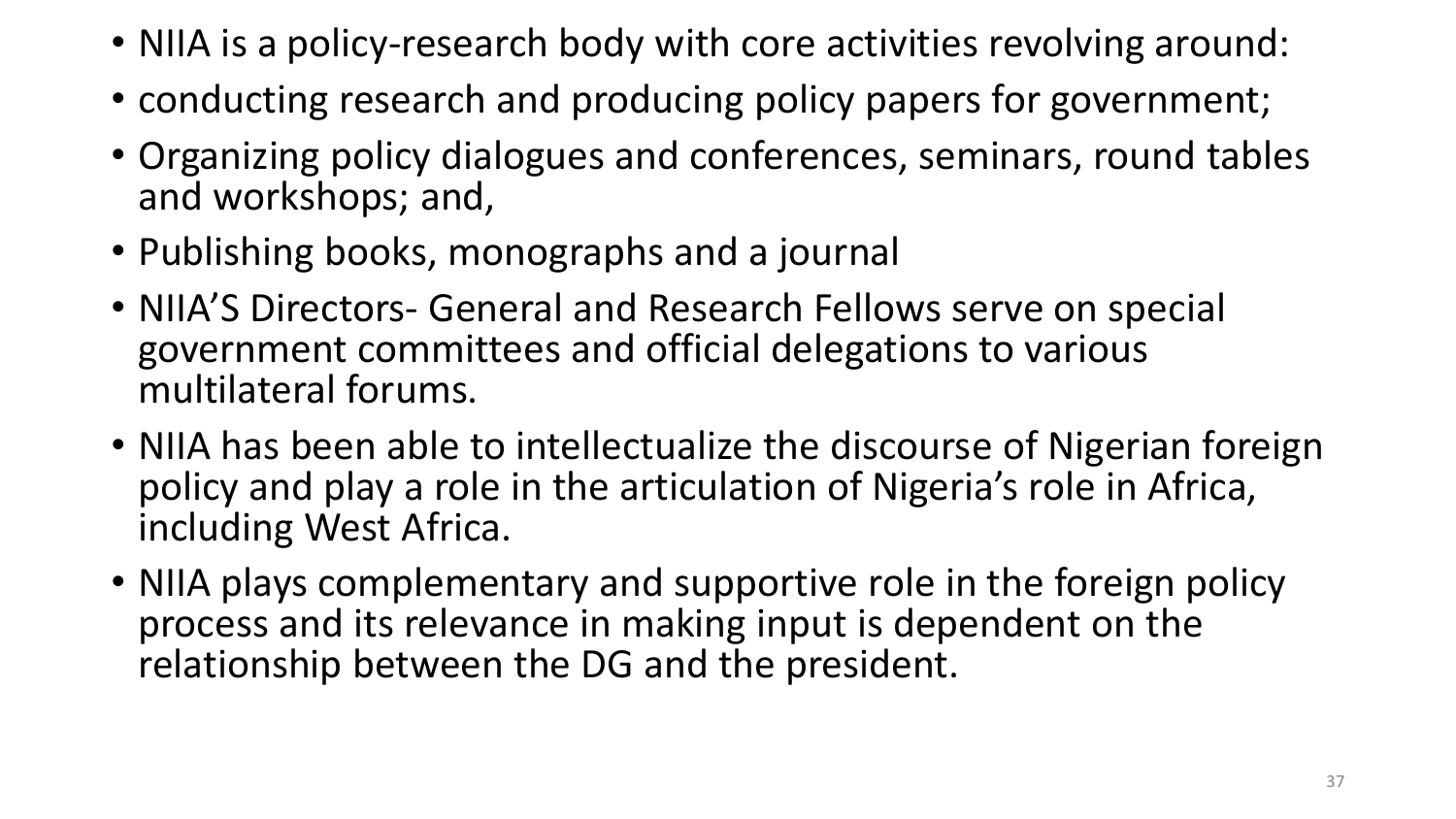- **Constraints to Foreign Policy Making and Implementation in Nigeria**
- As already observed, the foreign policy of a given state is the continuation of and extension of its domestic policies.
- As observed by Ogunsanwo in his book, *Our friends, their friends: Nigeria's external relations, 1960-85* (1986:8), "bold foreign policy positions and stances are hardly sustainable for a considerable period without the domestic infrastructural underpinnings which form the solid foundations for such policies"
- As corroborated by Okolie (2009), foreign policy derives from the domestic environment and in most cases, in response to external stimuli.
- There is no agreement among scholars about which of the two, that is domestic factors or external variables, that could be regarded as preeminent in the conduct of a state's foreign policy.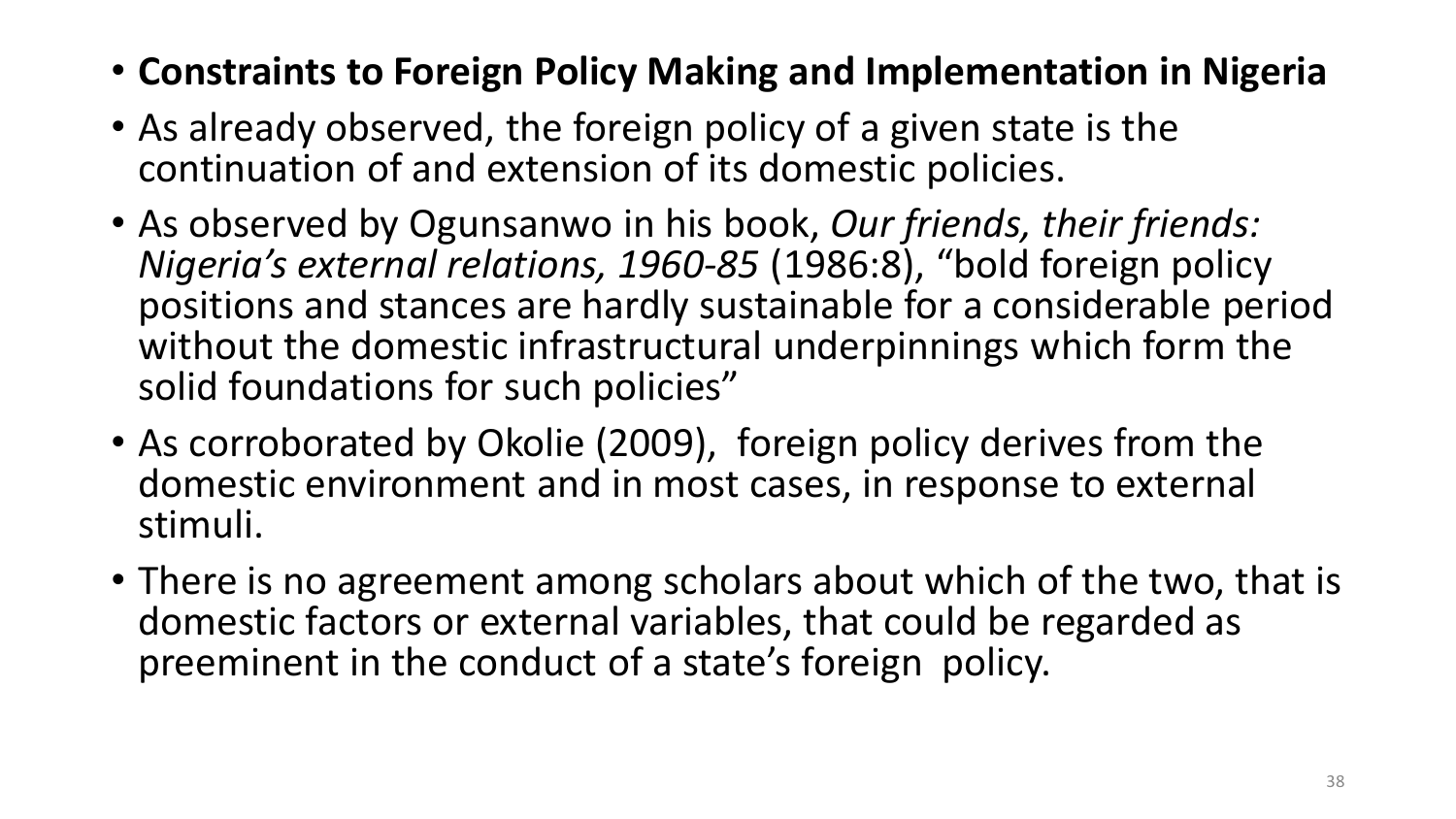- Saliu (2006) has affirmed that the difficulty in situating which factors are preeminent could be located in the thin line that separates domestic policy from external policy in the life of a state.
- For instance, the execution of Ken Saro-Wiwa, though Nigeria's domestic concern attracted consolidated condemnations and criticisms by the international community.
- This led to the suspension of Nigeria from the Commonwealth of Nations and subsequently the international community, thus reducing Nigeria to a pariah state.
- Also, all the elections conducted in Nigeria since 1999 attracted international observers and comments from diverse international actors on their outcomes. This is in spite of the fact that elections are Nigeria's domestic affairs.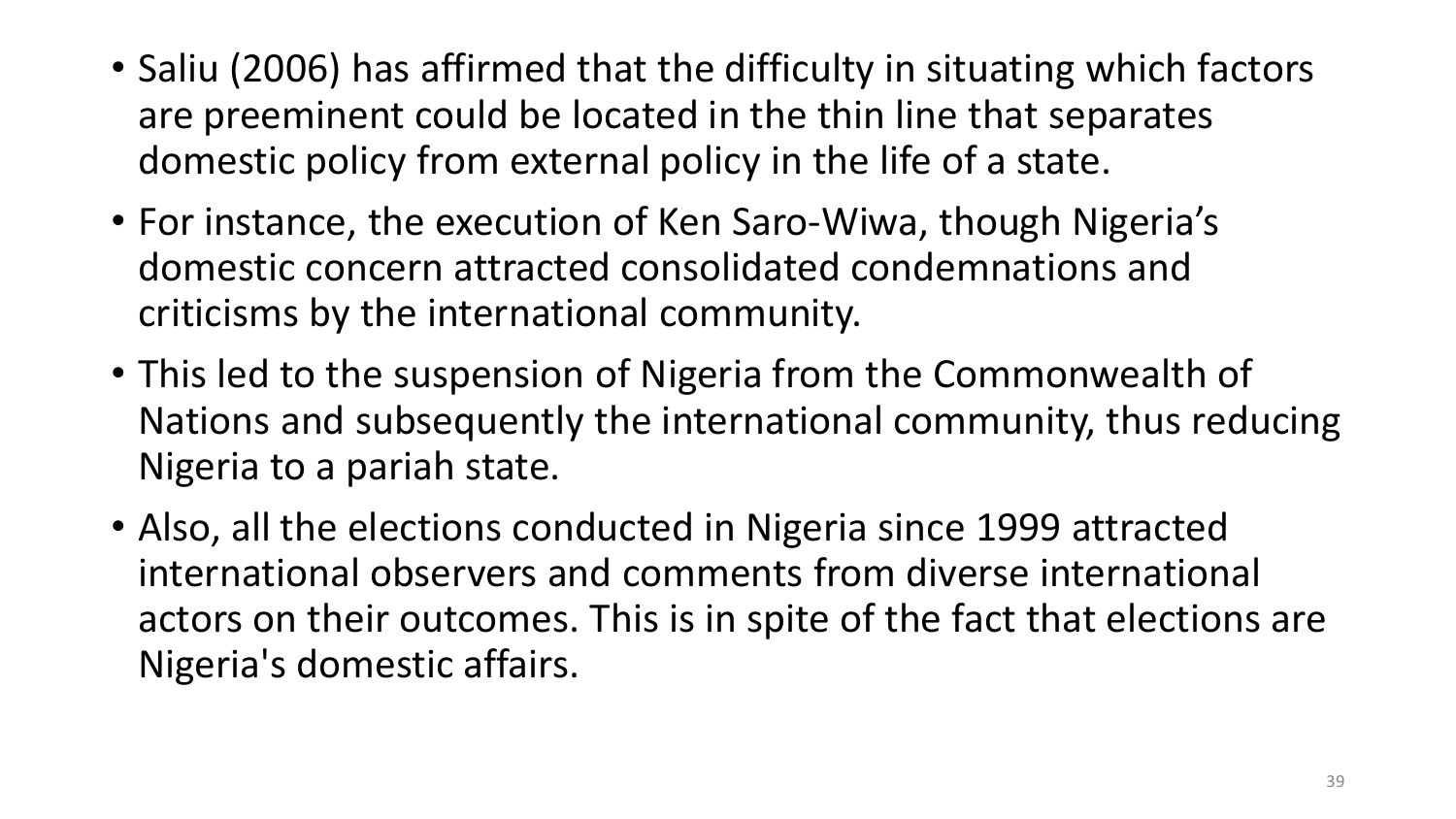- Okolie (2009) has articulated the basic constraints to the conduct of external relations to include:
- The challenge of professionalism
- Nature of the political institutional structure in the country;
- Public opinion (which may be generated by mass media, pressure groups and parliament);
- The nature of the country's economic structure;
- Difficulty of collecting information and the reliability value of such information;
- The attitude of other governments, international organizations;
- The direction of world opinion; etc.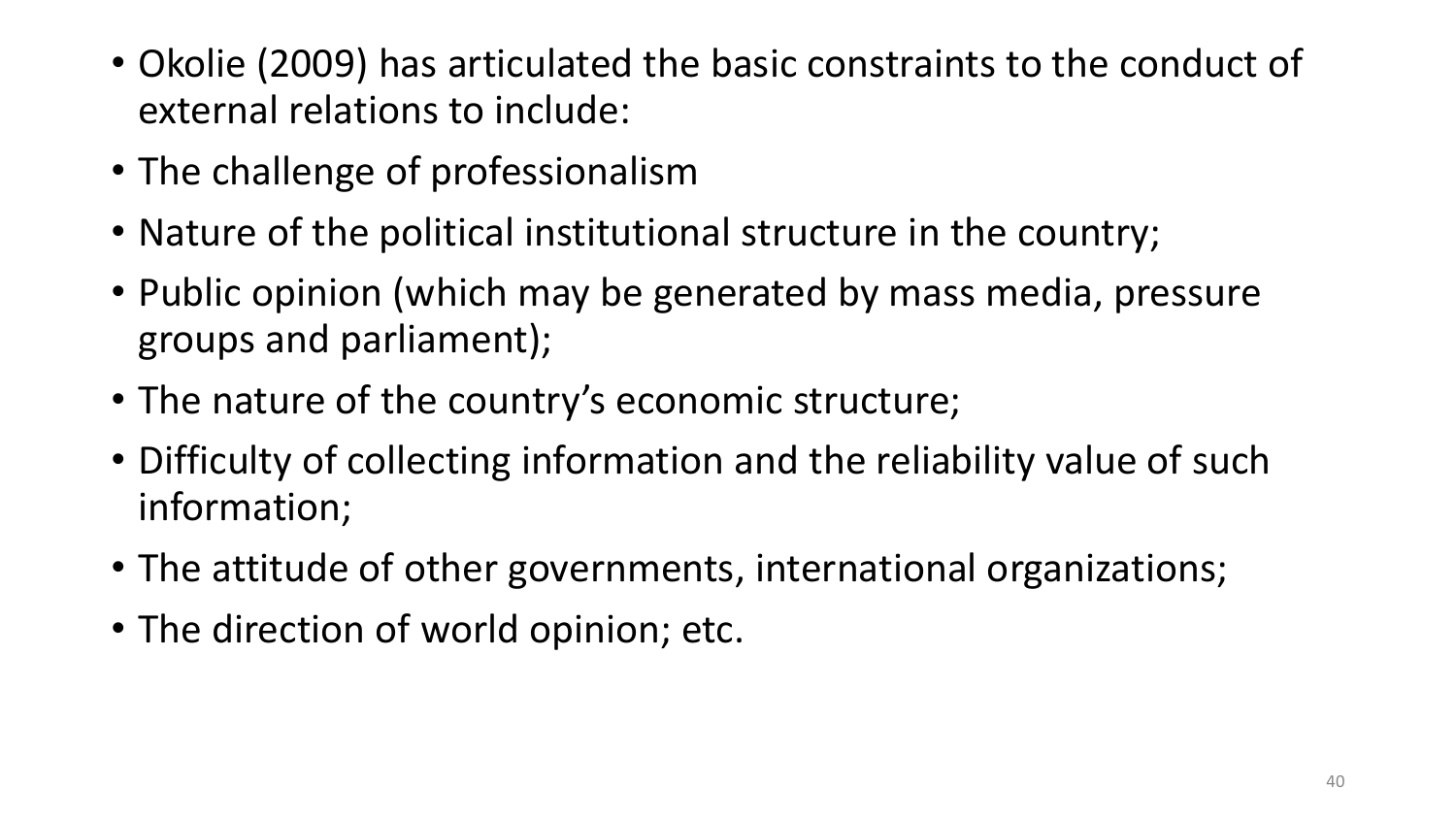- *1. Challenge of Professionalism*
- The institutional framework for foreign policy formulation and execution, particularly with regards to the Ministry of Foreign Affairs, faces teething challenges.
- When Ngozi Okonjo-Iweala was appointed foreign affairs minister in August 2006, she discovered that the ministry had no internet connection with the outside world, including its missions abroad, and that the lifts in the building were not functioning (Mustapha 2008).
- Embassy buildings in Khartoum, Teheran and others in Latin America were said to be leaking. This sort of context is hardly conducive for creative and professional thinking. Staffing, training and funding combine as formidable challenges that glare at the professional practices of Nigeria's foreign policy.
- This is debilitating to the overall output of foreign policy in Nigeria. Nigeria's foreign policy practice is challenged by professional deficiency.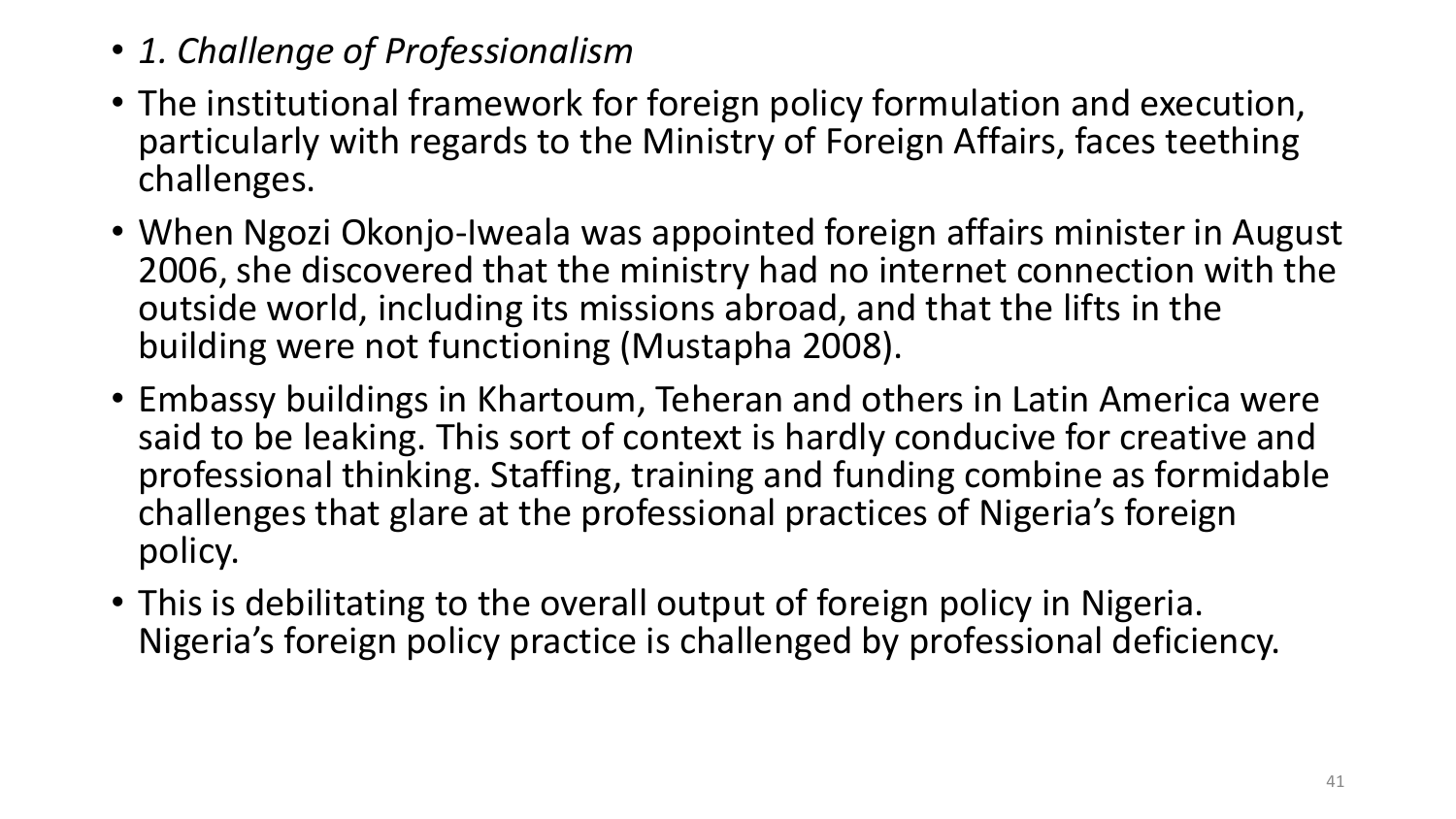- Most Nigerian diplomats and foreign policy practitioners seem not to have received the requisite training and orientation to meet up with the diplomatic realities and challenges of the present global age (Fawowara 2008).
- This is especially so because no further official training is arranged for officials as they progress to very senior positions in the ministry.
- The Foreign Service Academy which was established in the early 1980s only serves the training needs of newly recruited into the service.
- Another challenge to professionalism is the role of federal character principle in the appointment and placement of persons in positions of importance in Nigeria's Foreign Service. This has demonstrably undermined merit, talent and efficiency.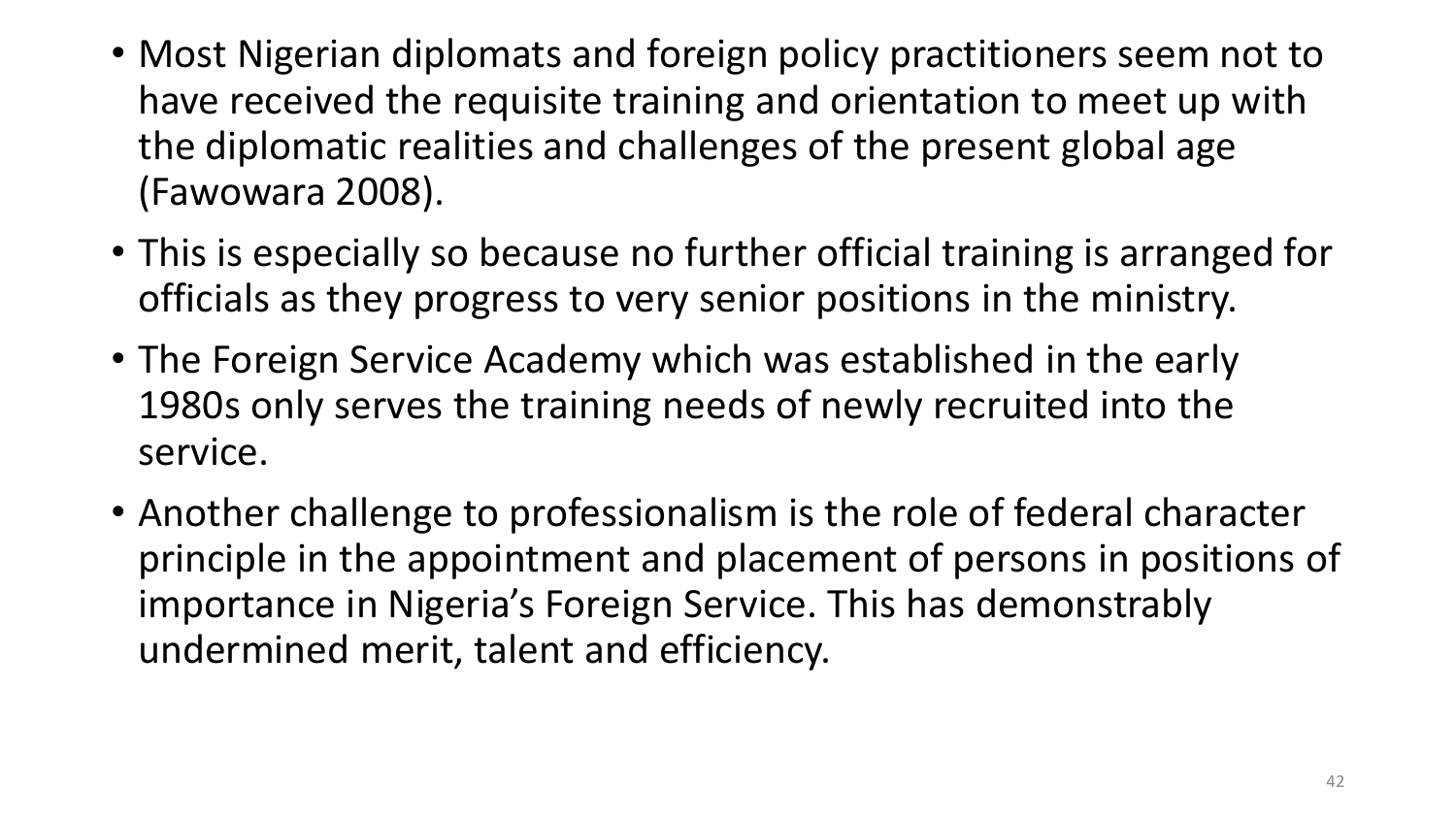- The Federal Character principle has led to the recruitment pattern which brings a significant number of ill-qualified personnel into the professional cadre of the Foreign Service.
- The consequence is that officers with proven capacity for high standard performance, innovative thinking, creative solutions and proactive approaches to policy execution are passed over in appointments and promotions.
- On the other hand, mediocrity and incompetence are blindly rewarded, while misconduct and unprofessional behaviours thrive under a culture of impunity.
- A much stronger assault on the morale of professional Foreign Service officers derives from the recent practice of appointing a significantly larger number of politicians than careerists to ambassadorial posts abroad.
- The injection of politics into recruitment process in the Foreign Ministry has impacted negatively on the quality and professionalism in the foreign affairs service.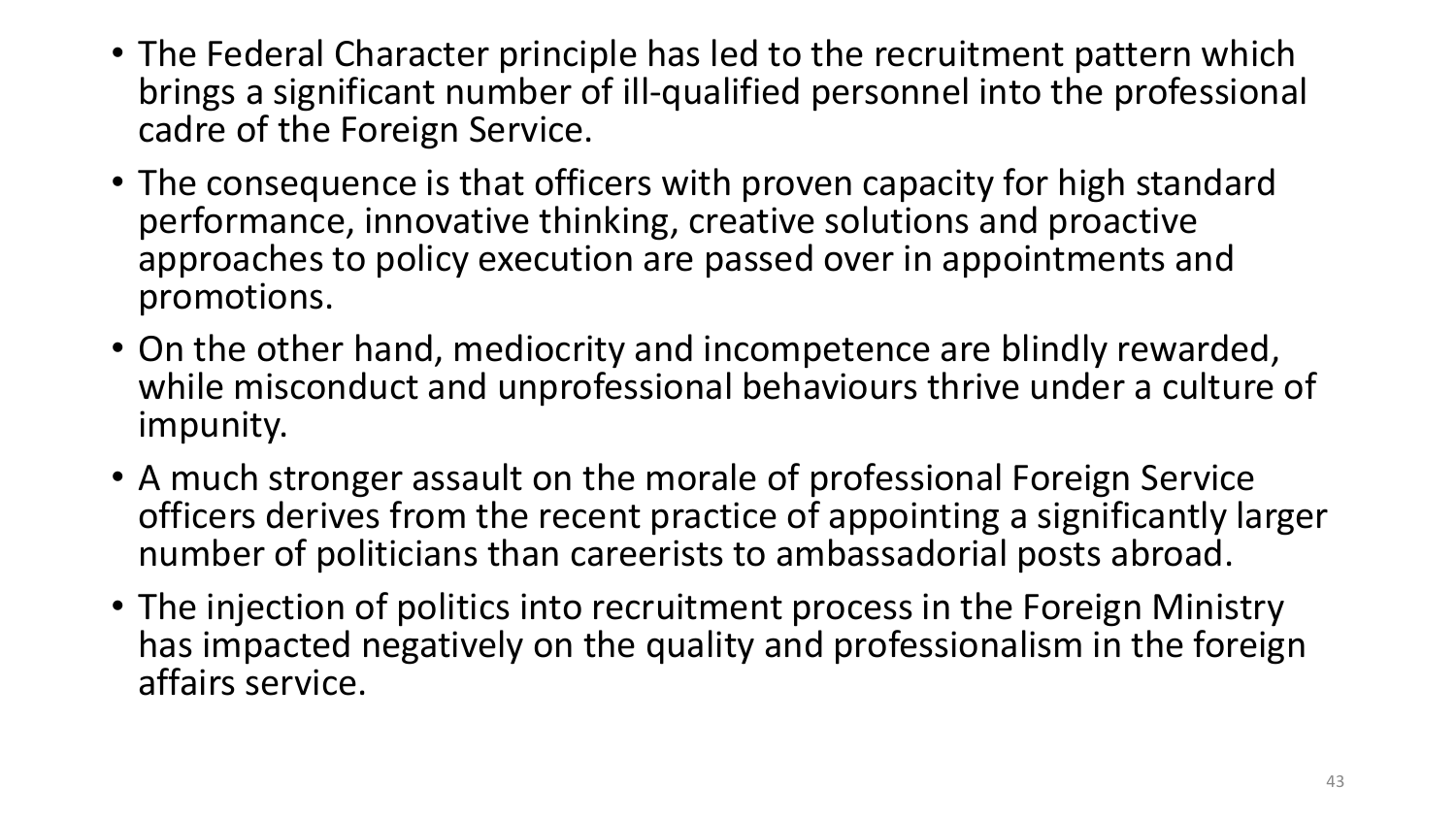- *2. Nature of the political institutional structure in the country*
- A major manifestation is the difficulty in relationship between the executive and legislative arms of government.
- Besides the difficulty in getting the Ministry of Foreign Affairs' budget approved by the National Assembly, ambassadorial nominees also have to be confirmed by the Assembly.
- In the routine conduct of foreign affairs, the foreign affairs department and officials encounter hitches with the legislature.
- This organ of the government often times injects itself directly in the foreign policy implementation process.
- In many instances, the legislative organ of the government reacts or deals with aspects of Nigeria's foreign relations without the benefit of institutional knowledge and information about best practices and processes.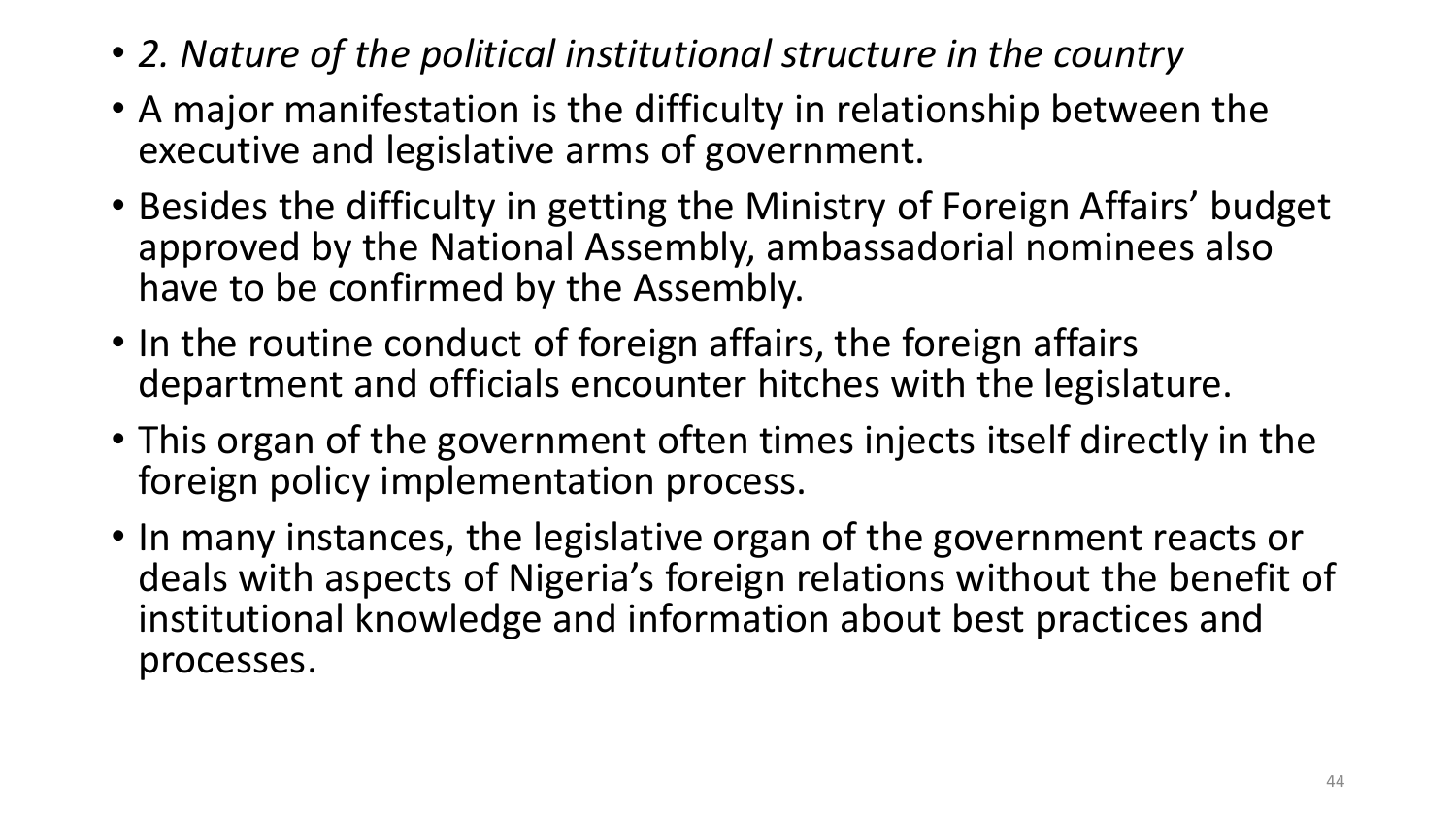- The net effect of this policy of incoherence is that this organ of state then works at cross purposes, making Nigeria's foreign policy goals and objectives unclear and ambiguous.
- For instance, in January 2003, some members of the House of Representatives visited Pakistan, apparently seeking to mediate in the dispute over Kashmir, without consulting the Foreign Affairs Ministry. The ministry under Sule Lamido wrote to the chairman of the committee, pointing out the risk of such a trip without background knowledge of the delicate balance of alliances.
- The lawmakers reacted angrily that "…nobody is here as an appendage of Sule Lamido's ministry. We are not his boys. We are not bound by his whatever foreign policy strategy" (Sule 2013: 4).
- There has been considerable resentment by the other ministries against the foreign ministry.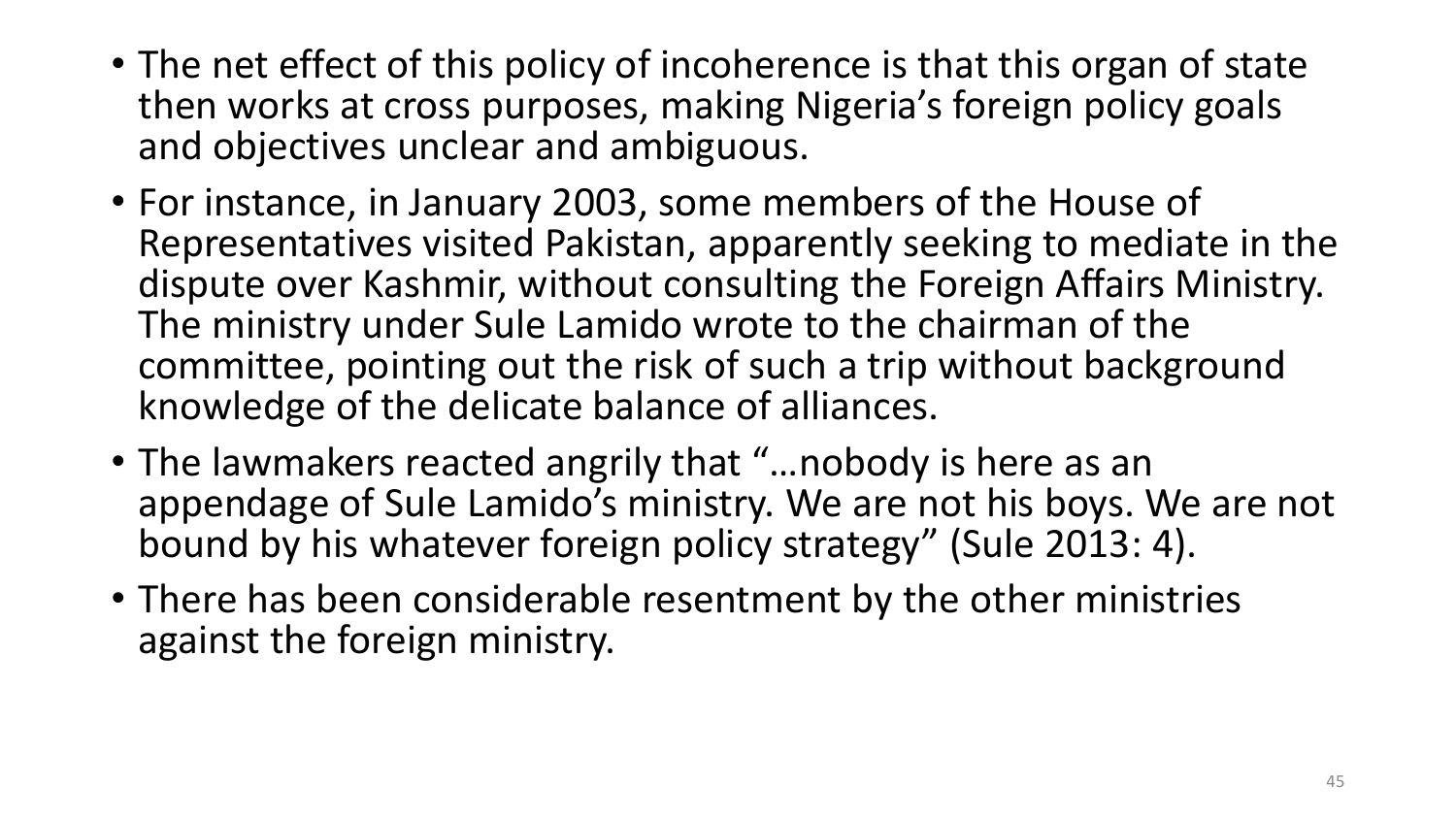- Personality conflicts, rivalries and petty jealousies are only part of the problem.
- The larger problem has been the lack of any focal point of coordination for the activities of the ministries of foreign affairs with those of other ministries where external relations are concerned.
- When inter-ministerial meetings take place, they tended to be ad hoc in nature, and participation rarely included the ministers themselves.
- Enquiries and communications between the foreign affairs ministry and other ministries vice versa are often left unanswered even on crucial or urgent matters of trade and economic relations with other countries or international organizations.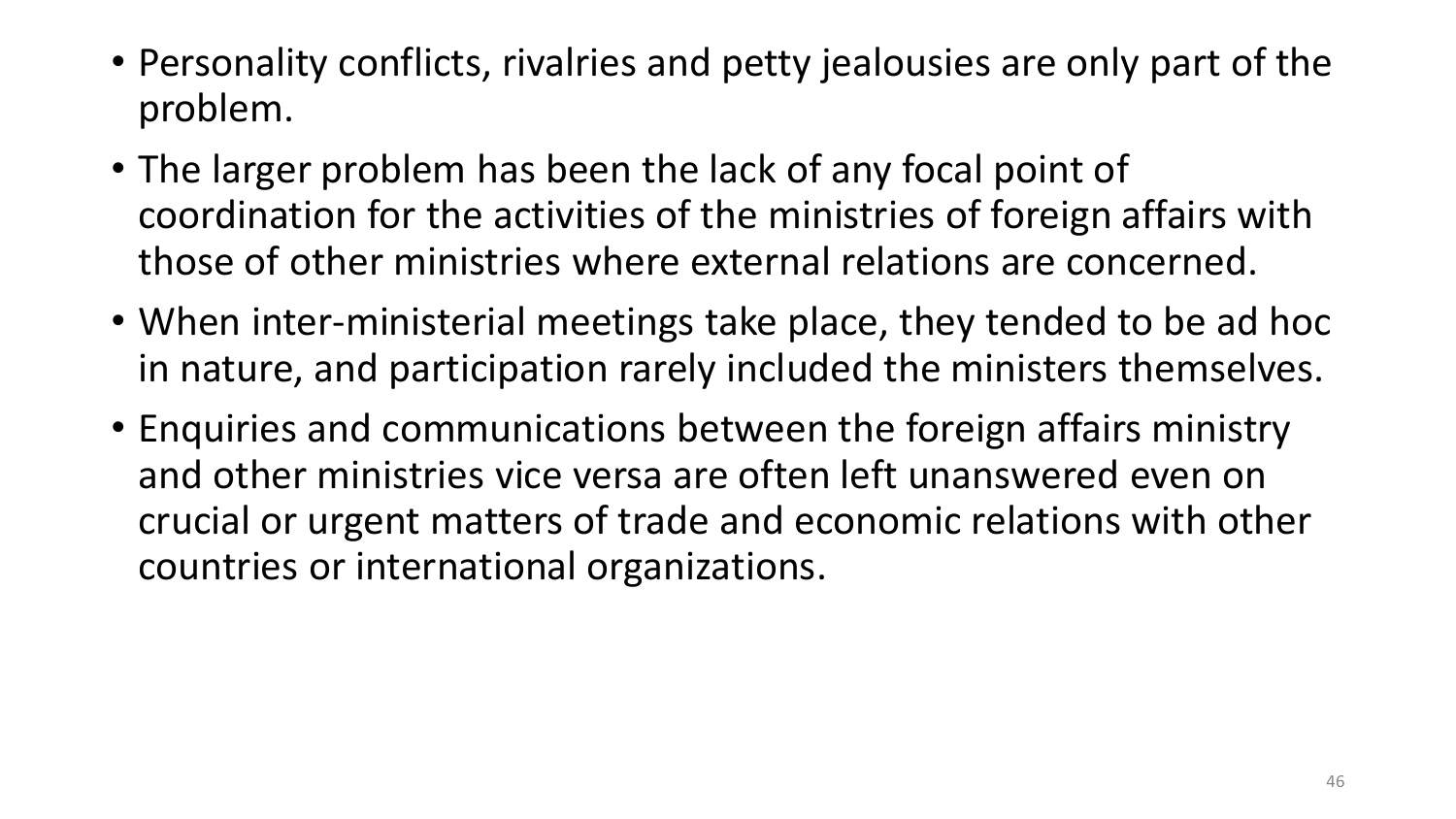- *3) Public Opinion and Citizen Involvement in Foreign Policy*
- The centrality and fundamentality of public opinion in foreign policy process is not in dispute (Chuka 2007).
- Ideally, public opinion inputs in, and impacts on a country's foreign policy determination (Rourke 1997).
- Especially in democracies, the assumption is that the chance of foreign policy process is enhanced by public opinion.
- But since Nigeria's independence in 1960, a number of test cases exist, that point to the contrary.
- Foreign policy decisions in Nigeria are personalistic, with political class as independent actors, having free and unfettered hands in policy making.
- According to Joy Ogwu, as "a practical matter, Nigerian decision makers have often formulated policies on an exclusive basis, relying mainly on the kitchen cabinet…On the broadest level, group pressures have not heavily influenced foreign policy."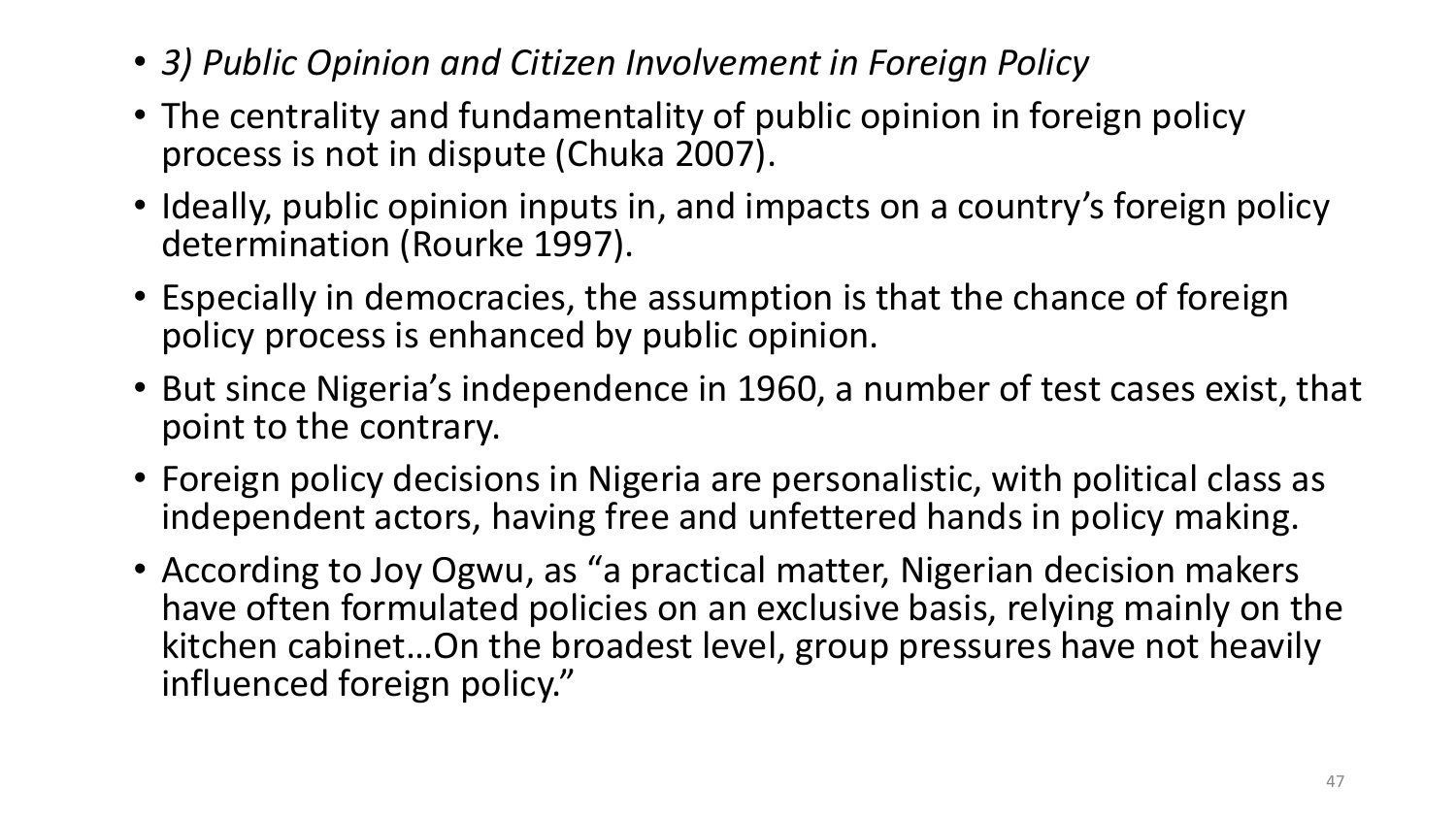- *4) The nature of the country's economic structure*
- The monocultural nature of Nigeria's economy has debilitated the country's foreign policy to protect the national interest, and project it effectively in the international arena.
- It is a truism that a state's foreign rating and influence in a very fundamental sense is a reflection of the health and size of the country's economy.
- While Nigeria has large economy, it equally has serious economic crisis that makes it difficult to realize its full potential.
- The economy of Nigeria exhibits largely a neo-colonial structure, depending on export of primary goods and importation of finished commodities.
- This, unarguably, disallows her to play the critical roles she craves for in the international system. Connected to the issue of economy in Nigeria's foreign policy challenges is the challenge of globalization.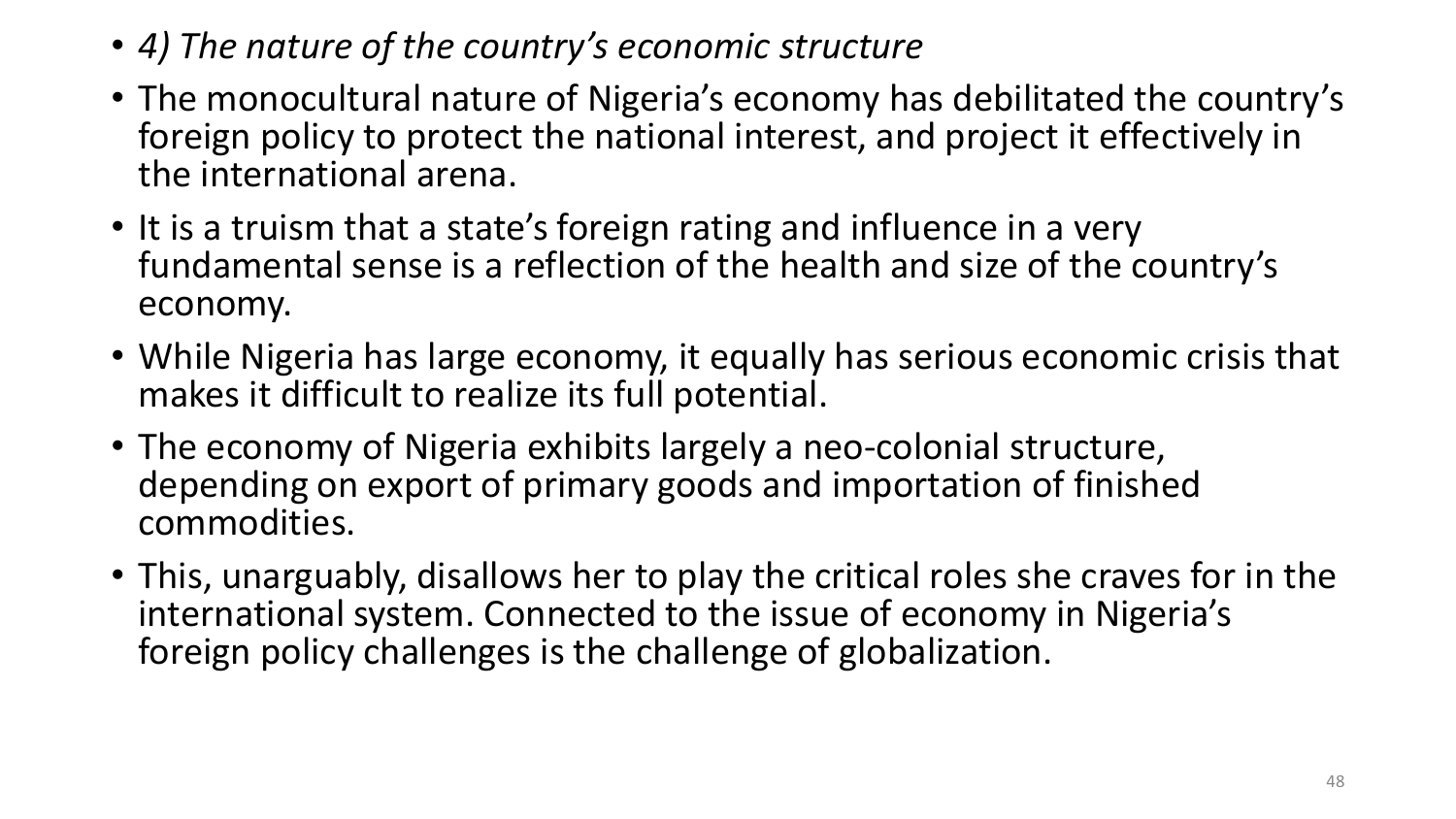- *5) Security Threats from Subnational groups and Terrorists*
- Terrorism is another important foreign policy challenge for Nigeria.
- In international relations, states have a monopoly of the use of coercive force.
- In a situation whereby there are non-governmental groups contending with the state in the use of coercive force, a situation of order and counter order ensues, hence, disorderliness assumes the defining characteristic of the state in question.
- One challenge of this development, especially as they linger, is creating an impression of a weak government that does not have the capacity to maintain internal security.
- This, again, can send wrong signals to foreign tourists and investors, especially where the economic diplomacy of the government is anchored on attraction of foreign direct investments, deepening of trade, and enhancing domestic productivity.